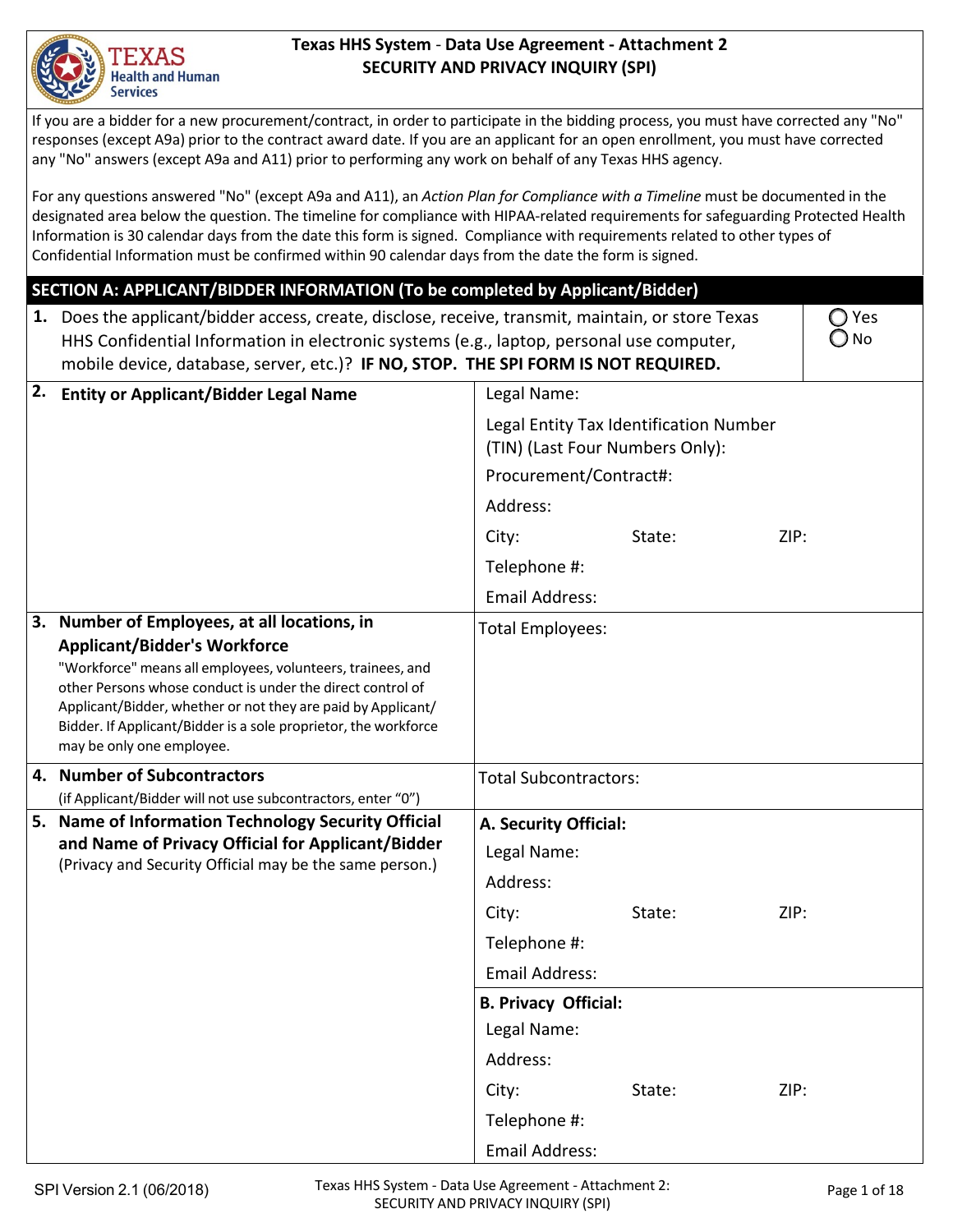| 6.                                                                                                                                                                                                                                                                                                                                                                                                                       | Type(s) of Texas HHS Confidential Information the<br>Applicant/Bidder will create, receive, maintain, use,                                                                                                                                                                                                                                                                                        | <b>HIPAA</b>        | <b>CJIS</b> | <b>IRS FTI</b> | <b>CMS</b>   | <b>SSA</b>                                  | PII |
|--------------------------------------------------------------------------------------------------------------------------------------------------------------------------------------------------------------------------------------------------------------------------------------------------------------------------------------------------------------------------------------------------------------------------|---------------------------------------------------------------------------------------------------------------------------------------------------------------------------------------------------------------------------------------------------------------------------------------------------------------------------------------------------------------------------------------------------|---------------------|-------------|----------------|--------------|---------------------------------------------|-----|
|                                                                                                                                                                                                                                                                                                                                                                                                                          | disclose or have access to: (Check all that apply)<br>• Health Insurance Portability and Accountability Act (HIPAA) data<br>• Criminal Justice Information Services (CJIS) data<br>· Internal Revenue Service Federal Tax Information (IRS FTI) data<br>• Centers for Medicare & Medicaid Services (CMS)<br>• Social Security Administration (SSA)<br>• Personally Identifiable Information (PII) | Other (Please List) |             |                |              |                                             |     |
|                                                                                                                                                                                                                                                                                                                                                                                                                          | 7. Number of Storage Devices for Texas HHS Confidential Information (as defined in the<br>Texas HHS System Data Use Agreement (DUA))                                                                                                                                                                                                                                                              |                     |             |                |              | Total #<br>(Sum a-d)                        |     |
| Cloud Services involve using a network of remote servers hosted on the Internet to store,<br>manage, and process data, rather than a local server or a personal computer.<br>A Data Center is a centralized repository, either physical or virtual, for the storage,<br>management, and dissemination of data and information organized around a particular body<br>of knowledge or pertaining to a particular business. |                                                                                                                                                                                                                                                                                                                                                                                                   |                     |             | $\overline{0}$ |              |                                             |     |
|                                                                                                                                                                                                                                                                                                                                                                                                                          | a. Devices. Number of personal user computers, devices or drives, including mobile<br>devices and mobile drives.                                                                                                                                                                                                                                                                                  |                     |             |                |              |                                             |     |
|                                                                                                                                                                                                                                                                                                                                                                                                                          | <b>b. Servers.</b> Number of Servers that are not in a data center or using Cloud Services.                                                                                                                                                                                                                                                                                                       |                     |             |                |              |                                             |     |
|                                                                                                                                                                                                                                                                                                                                                                                                                          | c. Cloud Services. Number of Cloud Services in use.                                                                                                                                                                                                                                                                                                                                               |                     |             |                |              |                                             |     |
|                                                                                                                                                                                                                                                                                                                                                                                                                          | d. Data Centers. Number of Data Centers in use.                                                                                                                                                                                                                                                                                                                                                   |                     |             |                |              |                                             |     |
|                                                                                                                                                                                                                                                                                                                                                                                                                          | 8. Number of unduplicated individuals for whom Applicant/Bidder reasonably expects to<br>handle Texas HHS Confidential Information during one year:                                                                                                                                                                                                                                               |                     |             |                |              | <b>Select Option</b><br>$(a-d)$             |     |
|                                                                                                                                                                                                                                                                                                                                                                                                                          | a. 499 individuals or less<br><b>b.</b> 500 to 999 individuals<br>c. 1,000 to 99,999 individuals<br>d. 100,000 individuals or more                                                                                                                                                                                                                                                                |                     |             |                |              | ◯ a.<br>◯ b.<br>○ c.<br>$\bigcirc$ d.       |     |
|                                                                                                                                                                                                                                                                                                                                                                                                                          | 9. HIPAA Business Associate Agreement                                                                                                                                                                                                                                                                                                                                                             |                     |             |                |              |                                             |     |
|                                                                                                                                                                                                                                                                                                                                                                                                                          | a. Will Applicant/Bidder use, disclose, create, receive, transmit or maintain protected<br>health information on behalf of a HIPAA-covered Texas HHS agency for a HIPAA-<br>covered function?                                                                                                                                                                                                     |                     |             |                |              | ◯ Yes<br>$\bigcirc$ No                      |     |
|                                                                                                                                                                                                                                                                                                                                                                                                                          | <b>b.</b> Does Applicant/Bidder have a Privacy Notice prominently displayed on a Webpage or a<br>Public Office of Applicant/Bidder's business open to or that serves the public? (This is a<br>HIPAA requirement. Answer "N/A" if not applicable, such as for agencies not covered<br>by HIPAA.)                                                                                                  |                     |             |                |              | ◯ Yes<br>$\bigcirc$ No<br>$\bigcirc$ N/A    |     |
|                                                                                                                                                                                                                                                                                                                                                                                                                          | Action Plan for Compliance with a Timeline:                                                                                                                                                                                                                                                                                                                                                       |                     |             |                |              | Compliance Date:                            |     |
|                                                                                                                                                                                                                                                                                                                                                                                                                          | 10. Subcontractors. If the Applicant/Bidder responded "0" to Question 4 (indicating no<br>subcontractors), check "N/A" for both 'a.' and 'b.'                                                                                                                                                                                                                                                     |                     |             |                |              |                                             |     |
|                                                                                                                                                                                                                                                                                                                                                                                                                          | a. Does Applicant/Bidder require subcontractors to execute the DUA Attachment 1<br>Subcontractor Agreement Form?                                                                                                                                                                                                                                                                                  |                     |             |                |              | $\bigcirc$ Yes<br>No<br>O<br>$\bigcirc$ N/A |     |
|                                                                                                                                                                                                                                                                                                                                                                                                                          | Action Plan for Compliance with a Timeline:                                                                                                                                                                                                                                                                                                                                                       |                     |             |                |              | Compliance Date:                            |     |
| Texas HHS System - Data Use Agreement - Attachment 2:<br>SPI Version 2.1 (06/2018)<br>SECURITY AND PRIVACY INQUIRY (SPI)                                                                                                                                                                                                                                                                                                 |                                                                                                                                                                                                                                                                                                                                                                                                   |                     |             |                | Page 2 of 18 |                                             |     |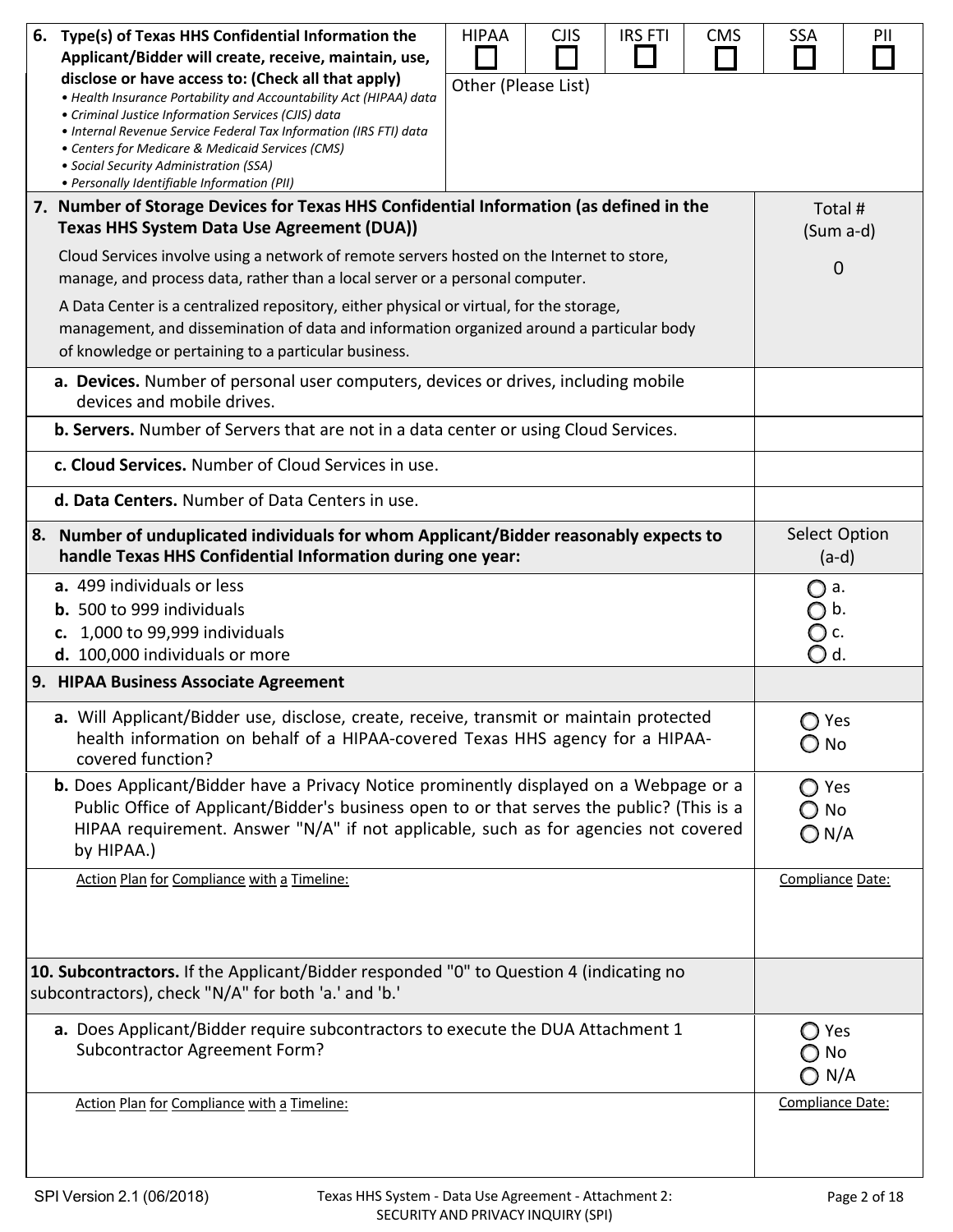| <b>b.</b> Will Applicant/Bidder agree to require subcontractors who will access Confidential<br>Information to comply with the terms of the DUA, not disclose any Confidential<br>Information to them until they have agreed in writing to the same safeguards and to<br>discontinue their access to the Confidential Information if they fail to comply?                                                                                                                                                                                                                                                                   | ◯ Yes<br>$\bigcirc$ No<br>$\bigcirc$ N/A |
|-----------------------------------------------------------------------------------------------------------------------------------------------------------------------------------------------------------------------------------------------------------------------------------------------------------------------------------------------------------------------------------------------------------------------------------------------------------------------------------------------------------------------------------------------------------------------------------------------------------------------------|------------------------------------------|
| Action Plan for Compliance with a Timeline:                                                                                                                                                                                                                                                                                                                                                                                                                                                                                                                                                                                 | Compliance Date:                         |
| 11. Does Applicant/Bidder have any Optional Insurance currently in place?<br>Optional Insurance provides coverage for: (1) Network Security and Privacy; (2) Data Breach; (3) Cyber<br>Liability (lost data, lost use or delay/suspension in business, denial of service with e-business, the Internet,<br>networks and informational assets, such as privacy, intellectual property, virus transmission, extortion,<br>sabotage or web activities); (4) Electronic Media Liability; (5) Crime/Theft; (6) Advertising Injury and Personal<br>Injury Liability; and (7) Crisis Management and Notification Expense Coverage. | Yes<br>$\bigcirc$ No<br>$\bigcirc$ N/A   |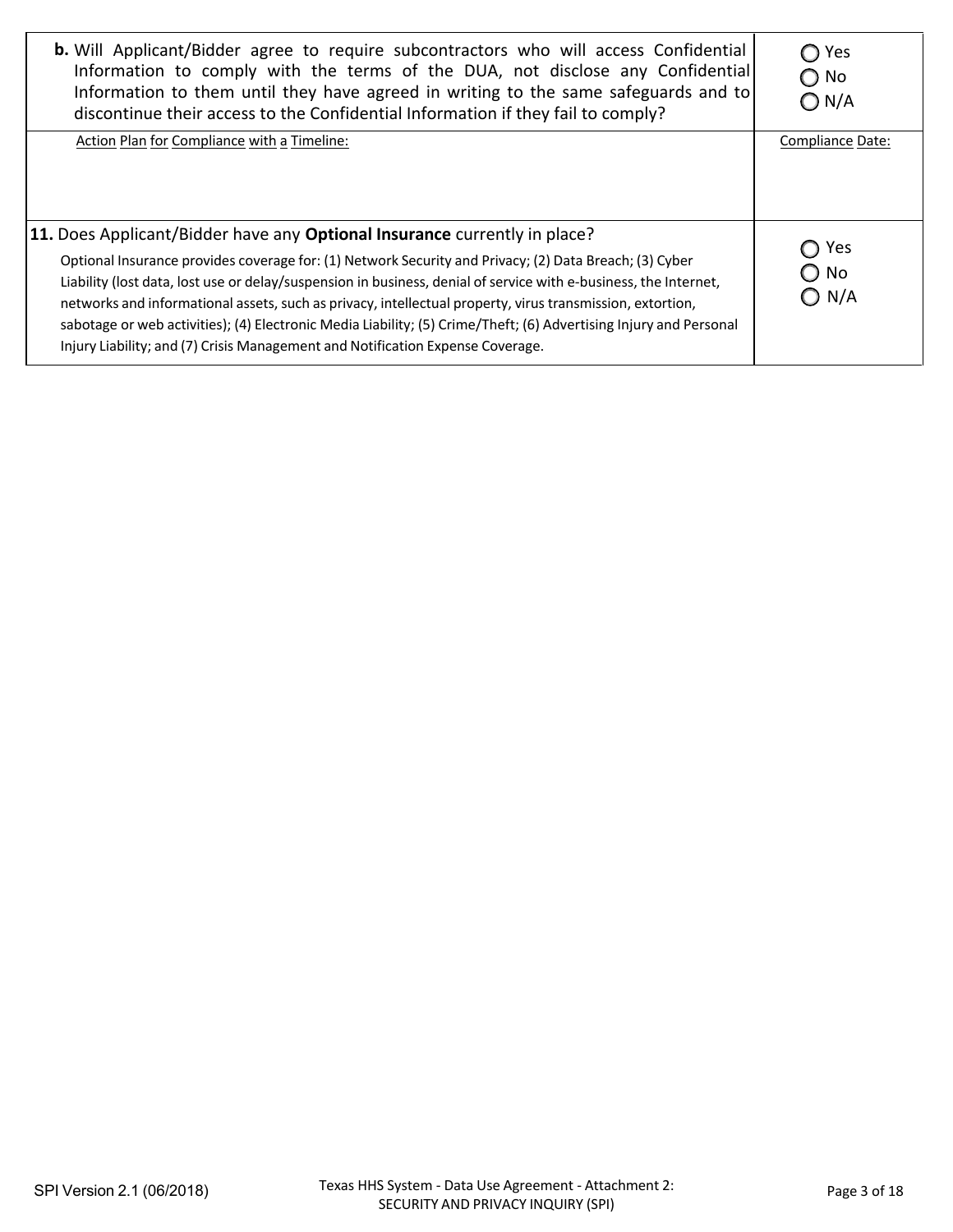#### **SECTION B: PRIVACY RISK ANALYSIS AND ASSESSMENT (To be completed by Applicant/Bidder)**

| For any questions answered "No," an Action Plan for Compliance with a Timeline must be documented in<br>the designated area below the question. The timeline for compliance with HIPAA-related requirements for<br>safeguarding Protected Health Information is 30 calendar days from the date this form is signed.<br>Compliance with requirements related to other types of Confidential Information must be confirmed within<br>90 calendar days from the date the form is signed. |                                 |
|---------------------------------------------------------------------------------------------------------------------------------------------------------------------------------------------------------------------------------------------------------------------------------------------------------------------------------------------------------------------------------------------------------------------------------------------------------------------------------------|---------------------------------|
| 1. Written Policies & Procedures. Does Applicant/Bidder have current written privacy and<br>security policies and procedures that, at a minimum:                                                                                                                                                                                                                                                                                                                                      | <b>Yes or No</b>                |
| a. Does Applicant/Bidder have current written privacy and security policies and<br>procedures that identify Authorized Users and Authorized Purposes (as defined in the<br>DUA) relating to creation, receipt, maintenance, use, disclosure, access or transmission<br>of Texas HHS Confidential Information?                                                                                                                                                                         | Yes<br>$\bigcirc$ No            |
| Action Plan for Compliance with a Timeline:                                                                                                                                                                                                                                                                                                                                                                                                                                           | Compliance Date:                |
| <b>b.</b> Does Applicant/Bidder have current written privacy and security policies and<br>procedures that require Applicant/Bidder and its Workforce to comply with the<br>applicable provisions of HIPAA and other laws referenced in the DUA, relating<br>to creation, receipt, maintenance, use, disclosure, access or transmission of<br>Texas HHS Confidential Information on behalf of a Texas HHS agency?                                                                      | $\bigcirc$ Yes<br>O No          |
| Action Plan for Compliance with a Timeline:                                                                                                                                                                                                                                                                                                                                                                                                                                           | Compliance Date:                |
| c. Does Applicant/Bidder have current written privacy and security policies and procedures<br>that limit use or disclosure of Texas HHS Confidential Information to the minimum that is<br>necessary to fulfill the Authorized Purposes?                                                                                                                                                                                                                                              | ◯ Yes<br>$\bigcirc$ No          |
| Action Plan for Compliance with a Timeline:                                                                                                                                                                                                                                                                                                                                                                                                                                           | Compliance Date:                |
| d. Does Applicant/Bidder have current written privacy and security policies and procedures<br>that respond to an actual or suspected breach of Texas HHS Confidential Information, to<br>include at a minimum (if any responses are "No" check "No" for all three):                                                                                                                                                                                                                   | $\bigcirc$ Yes<br>$\bigcirc$ No |
| i. Immediate breach notification to the Texas HHS agency, regulatory authorities, and<br>other required Individuals or Authorities, in accordance with Article 4 of the DUA;<br>ii. Following a documented breach response plan, in accordance with the DUA<br>and applicable law; &                                                                                                                                                                                                  |                                 |
| iii. Notifying Individuals and Reporting Authorities whose Texas HHS Confidential<br>Information has been breached, as directed by the Texas HHS agency?                                                                                                                                                                                                                                                                                                                              |                                 |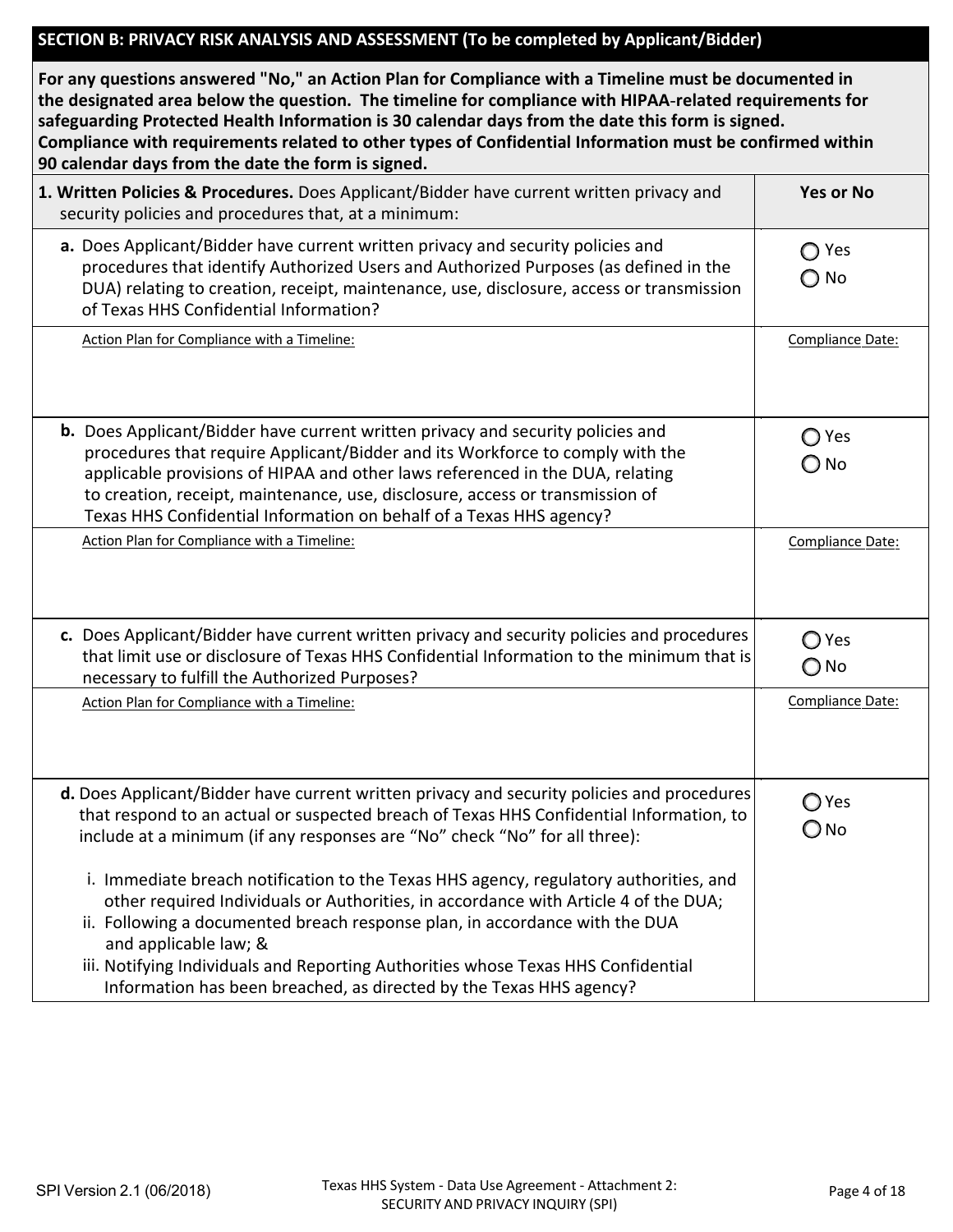| Action Plan for Compliance with a Timeline:                                                                                                                                                                                                                                                                                                                                                                                                                                    | Compliance Date:                                             |
|--------------------------------------------------------------------------------------------------------------------------------------------------------------------------------------------------------------------------------------------------------------------------------------------------------------------------------------------------------------------------------------------------------------------------------------------------------------------------------|--------------------------------------------------------------|
| e. Does Applicant/Bidder have current written privacy and security policies and procedures<br>that conduct annual workforce training and monitoring for and correction of any training<br>delinquencies?                                                                                                                                                                                                                                                                       | Yes<br>O<br>$\bigcirc$ No                                    |
| Action Plan for Compliance with a Timeline:                                                                                                                                                                                                                                                                                                                                                                                                                                    | Compliance Date:                                             |
| f. Does Applicant/Bidder have current written privacy and security policies and<br>procedures that permit or deny individual rights of access, and amendment<br>or correction, when appropriate?                                                                                                                                                                                                                                                                               | Yes<br>O<br>$\bigcirc$ No                                    |
| Action Plan for Compliance with a Timeline:                                                                                                                                                                                                                                                                                                                                                                                                                                    | Compliance Date:                                             |
| g. Does Applicant/Bidder have current written privacy and security policies and procedures<br>that permit only Authorized Users with up-to-date privacy and security training, and<br>with a reasonable and demonstrable need to use, disclose, create, receive, maintain,<br>access or transmit the Texas HHS Confidential Information, to carry out an obligation<br>under the DUA for an Authorized Purpose, unless otherwise approved in writing by a<br>Texas HHS agency? | Yes<br>No<br>$\left( \begin{array}{c} 1 \end{array} \right)$ |
| Action Plan for Compliance with a Timeline:                                                                                                                                                                                                                                                                                                                                                                                                                                    | Compliance Date:                                             |
| h. Does Applicant/Bidder have current written privacy and security policies and procedures<br>that establish, implement and maintain proof of appropriate sanctions against any<br>Workforce or Subcontractors who fail to comply with an Authorized Purpose or who is<br>not an Authorized User, and used or disclosed Texas HHS Confidential Information in<br>violation of the DUA, the Base Contract or applicable law?                                                    | Yes<br>No                                                    |
| Action Plan for Compliance with a Timeline:                                                                                                                                                                                                                                                                                                                                                                                                                                    | Compliance Date:                                             |
| Does Applicant/Bidder have current written privacy and security policies and<br>i.<br>procedures that require updates to policies, procedures and plans following major<br>changes with use or disclosure of Texas HHS Confidential Information within 60<br>days of identification of a need for update?                                                                                                                                                                      | ◯ Yes<br>$\bigcirc$ No                                       |
| Action Plan for Compliance with a Timeline:                                                                                                                                                                                                                                                                                                                                                                                                                                    | Compliance Date:                                             |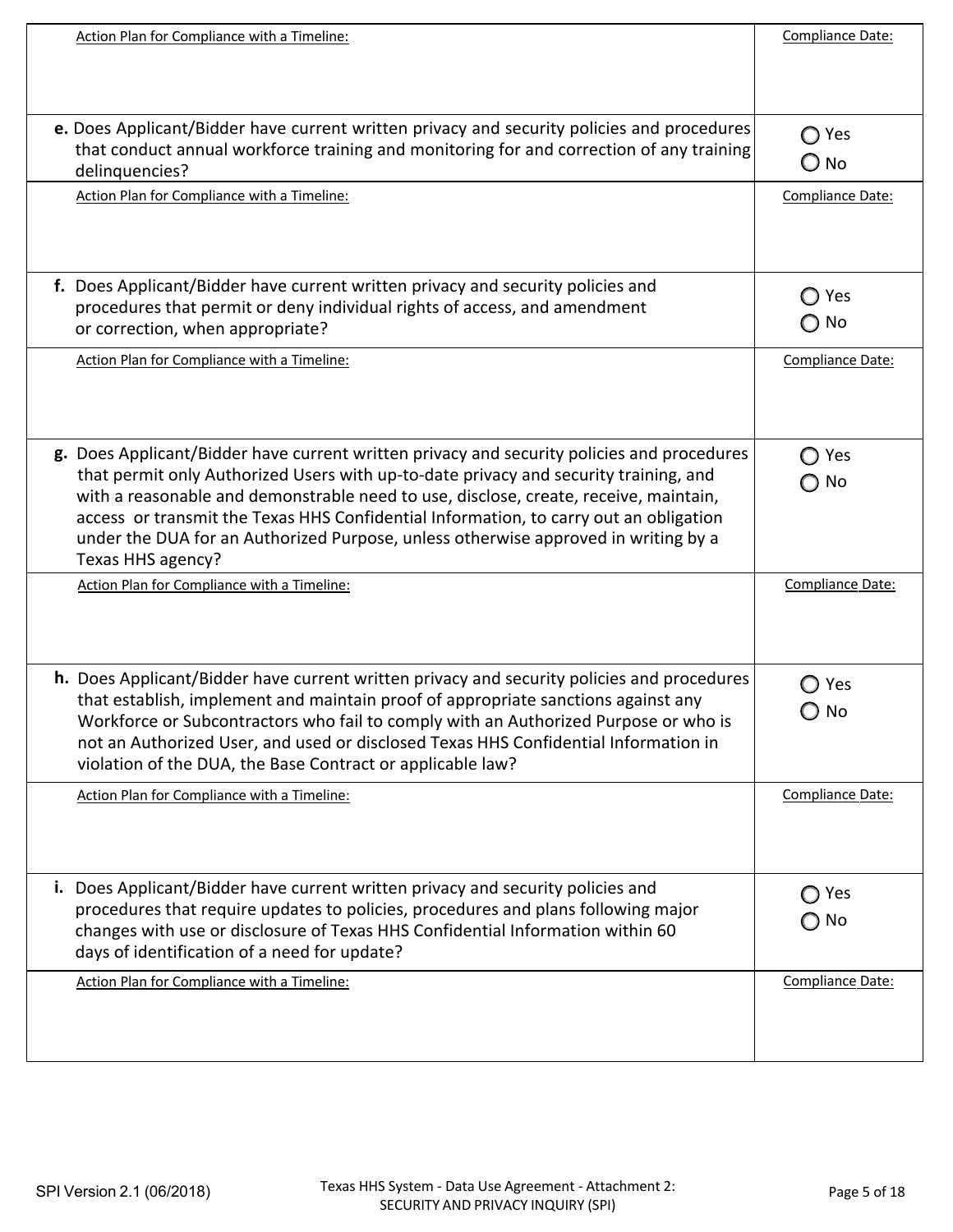| Does Applicant/Bidder have current written privacy and security policies and<br>j.<br>procedures that restrict permissions or attempts to re-identify or further identify<br>de-identified Texas HHS Confidential Information, or attempt to contact any Individuals<br>whose records are contained in the Texas HHS Confidential Information, except for an<br>Authorized Purpose, without express written authorization from a Texas HHS agency or<br>as expressly permitted by the Base Contract?<br>Action Plan for Compliance with a Timeline:                                                                         | Yes<br>No<br>Compliance Date:              |
|-----------------------------------------------------------------------------------------------------------------------------------------------------------------------------------------------------------------------------------------------------------------------------------------------------------------------------------------------------------------------------------------------------------------------------------------------------------------------------------------------------------------------------------------------------------------------------------------------------------------------------|--------------------------------------------|
| k. If Applicant/Bidder intends to use, disclose, create, maintain, store or transmit Texas HHS<br>Confidential Information outside of the United States, will Applicant/Bidder obtain the<br>express prior written permission from the Texas HHS agency and comply with the Texas<br>HHS agency conditions for safeguarding offshore Texas HHS Confidential Information?<br>Action Plan for Compliance with a Timeline:                                                                                                                                                                                                     | $\bigcirc$ Yes<br>○ No<br>Compliance Date: |
|                                                                                                                                                                                                                                                                                                                                                                                                                                                                                                                                                                                                                             |                                            |
| I. Does Applicant/Bidder have current written privacy and security policies and procedures<br>that require cooperation with Texas HHS agencies' or federal regulatory inspections,<br>audits or investigations related to compliance with the DUA or applicable law?                                                                                                                                                                                                                                                                                                                                                        | $\bigcirc$ Yes<br>$\bigcirc$ No            |
| Action Plan for Compliance with a Timeline:                                                                                                                                                                                                                                                                                                                                                                                                                                                                                                                                                                                 | Compliance Date:                           |
| m. Does Applicant/Bidder have current written privacy and security policies and<br>procedures that require appropriate standards and methods to destroy or dispose of<br><b>Texas HHS Confidential Information?</b>                                                                                                                                                                                                                                                                                                                                                                                                         | Yes<br>◯ No                                |
| Action Plan for Compliance with a Timeline:                                                                                                                                                                                                                                                                                                                                                                                                                                                                                                                                                                                 | Compliance Date:                           |
| n. Does Applicant/Bidder have current written privacy and security policies and procedures<br>that prohibit disclosure of Applicant/Bidder's work product done on behalf of Texas HHS<br>pursuant to the DUA, or to publish Texas HHS Confidential Information without express<br>prior approval of the Texas HHS agency?                                                                                                                                                                                                                                                                                                   | $\bigcirc$ Yes<br>O No                     |
| Action Plan for Compliance with a Timeline:                                                                                                                                                                                                                                                                                                                                                                                                                                                                                                                                                                                 | Compliance Date:                           |
| 2. Does Applicant/Bidder have a current Workforce training program?<br>Training of Workforce must occur at least once every year, and within 30 days of date of hiring a new<br>Workforce member who will handle Texas HHS Confidential Information. Training must include: (1) privacy and<br>security policies, procedures, plans and applicable requirements for handling Texas HHS Confidential<br>Information, (2) a requirement to complete training before access is given to Texas HHS Confidential<br>Information, and (3) written proof of training and a procedure for monitoring timely completion of training. | Yes<br>No                                  |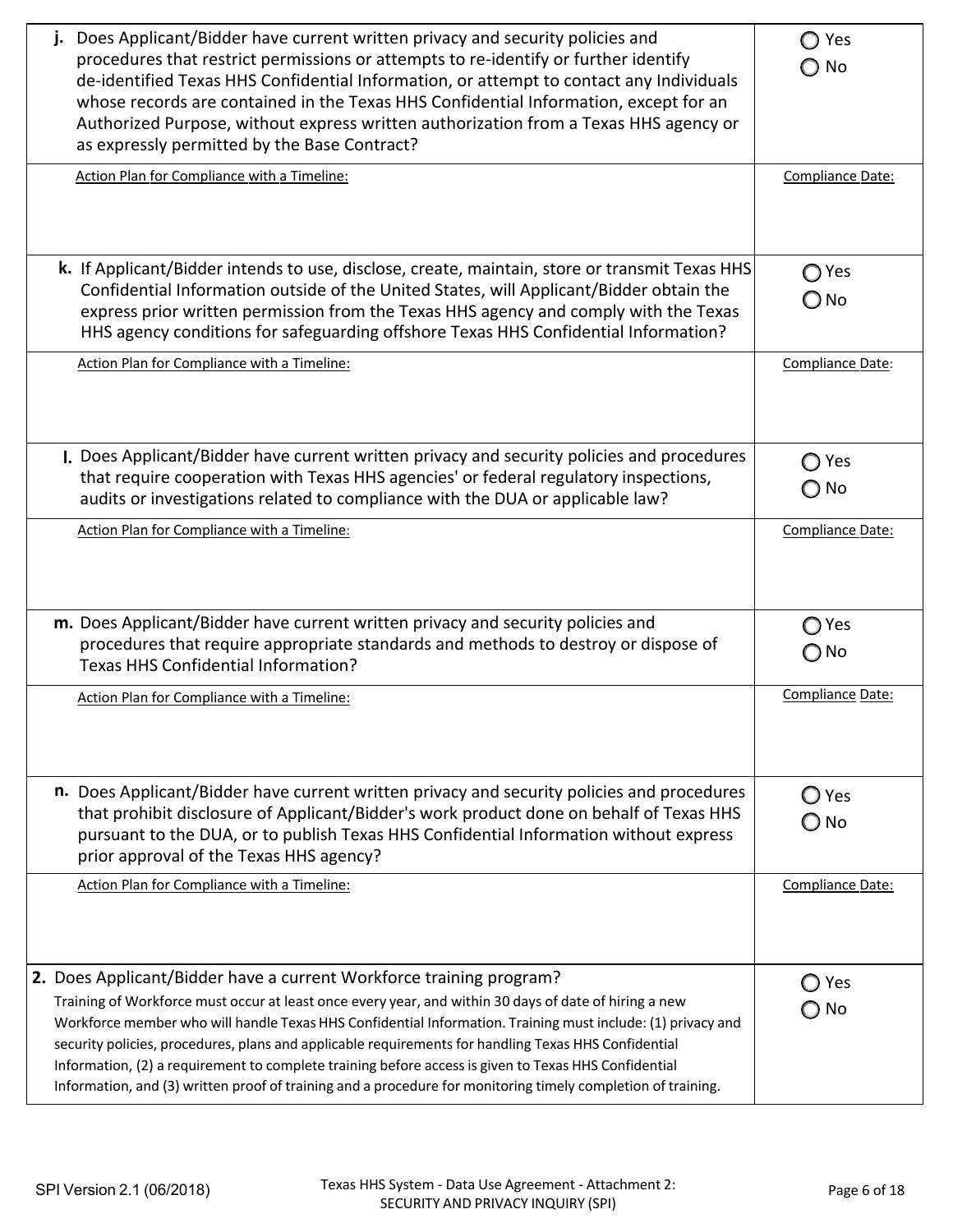| Action Plan for Compliance with a Timeline:                                                                                                                                                                                                                                                                                                                                                                                                                                                                                                                                                                                                                                                                                                                                                                                                                                                                                                                                                                                                                                                                                                     | Compliance Date:       |
|-------------------------------------------------------------------------------------------------------------------------------------------------------------------------------------------------------------------------------------------------------------------------------------------------------------------------------------------------------------------------------------------------------------------------------------------------------------------------------------------------------------------------------------------------------------------------------------------------------------------------------------------------------------------------------------------------------------------------------------------------------------------------------------------------------------------------------------------------------------------------------------------------------------------------------------------------------------------------------------------------------------------------------------------------------------------------------------------------------------------------------------------------|------------------------|
|                                                                                                                                                                                                                                                                                                                                                                                                                                                                                                                                                                                                                                                                                                                                                                                                                                                                                                                                                                                                                                                                                                                                                 |                        |
| 3. Does Applicant/Bidder have Privacy Safeguards to protect Texas HHS Confidential<br>Information in oral, paper and/or electronic form?<br>"Privacy Safeguards" means protection of Texas HHS Confidential Information by establishing, implementing<br>and maintaining required Administrative, Physical and Technical policies, procedures, processes and controls,<br>required by the DUA, HIPAA (45 CFR 164.530), Social Security Administration, Medicaid and laws, rules or<br>regulations, as applicable. Administrative safeguards include administrative protections, policies and<br>procedures for matters such as training, provision of access, termination, and review of safeguards, incident<br>management, disaster recovery plans, and contract provisions. Technical safeguards include technical<br>protections, policies and procedures, such as passwords, logging, emergencies, how paper is faxed or mailed,<br>and electronic protections such as encryption of data. Physical safeguards include physical protections,<br>policies and procedures, such as locks, keys, physical access, physical storage and trash. | ◯ Yes<br>$\bigcirc$ No |
| Action Plan for Compliance with a Timeline:                                                                                                                                                                                                                                                                                                                                                                                                                                                                                                                                                                                                                                                                                                                                                                                                                                                                                                                                                                                                                                                                                                     | Compliance Date:       |
| 4. Does Applicant/Bidder and all subcontractors (if applicable) maintain a current list of<br>Authorized Users who have access to Texas HHS Confidential Information, whether oral,<br>written or electronic?                                                                                                                                                                                                                                                                                                                                                                                                                                                                                                                                                                                                                                                                                                                                                                                                                                                                                                                                   | ◯ Yes<br>○ No          |
| Action Plan for Compliance with a Timeline:                                                                                                                                                                                                                                                                                                                                                                                                                                                                                                                                                                                                                                                                                                                                                                                                                                                                                                                                                                                                                                                                                                     | Compliance Date:       |
| 5. Does Applicant/Bidder and all subcontractors (if applicable) monitor for and remove<br>terminated employees or those no longer authorized to handle Texas HHS<br>Confidential Information from the list of Authorized Users?                                                                                                                                                                                                                                                                                                                                                                                                                                                                                                                                                                                                                                                                                                                                                                                                                                                                                                                 | ○Yes<br>(_) No         |
| Action Plan for Compliance with a Timeline:                                                                                                                                                                                                                                                                                                                                                                                                                                                                                                                                                                                                                                                                                                                                                                                                                                                                                                                                                                                                                                                                                                     | Compliance Date:       |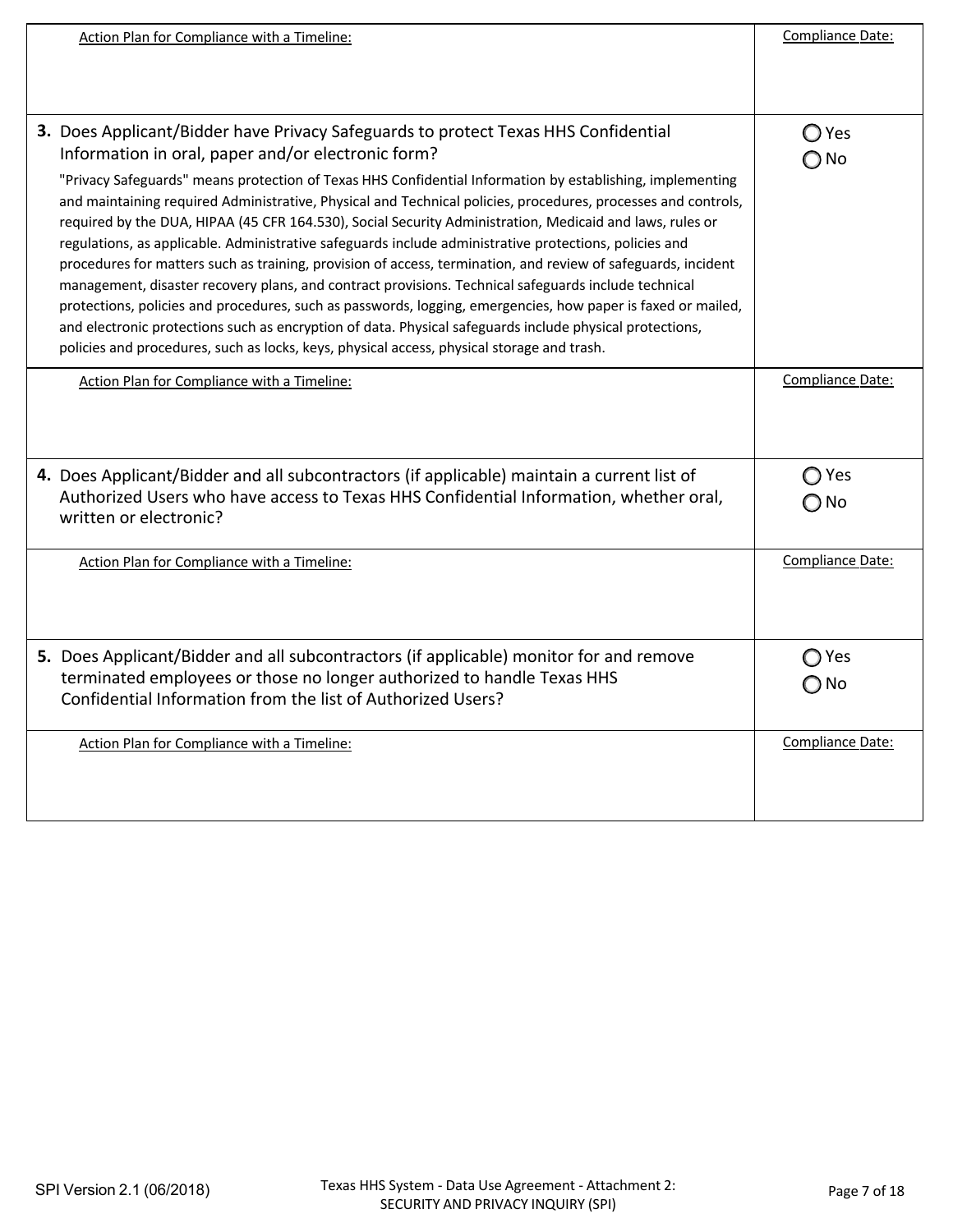| SECTION C: SECURITY RISK ANALYSIS AND ASSESSMENT (to be completed by Applicant/Bidder)                                                                                                                                                                                                                                                                                                                                                                                                                                                                                                                                                                                                                                                        |                                        |
|-----------------------------------------------------------------------------------------------------------------------------------------------------------------------------------------------------------------------------------------------------------------------------------------------------------------------------------------------------------------------------------------------------------------------------------------------------------------------------------------------------------------------------------------------------------------------------------------------------------------------------------------------------------------------------------------------------------------------------------------------|----------------------------------------|
| This section is about your electronic system. If your business DOES NOT store, access, or<br>transmit Texas HHS Confidential Information in electronic systems (e.g., laptop, personal<br>use computer, mobile device, database, server, etc.) select the box to the right, and<br>"YES" will be entered for all questions in this section.                                                                                                                                                                                                                                                                                                                                                                                                   | <b>No Electronic</b><br><b>Systems</b> |
| For any questions answered "No," an Action Plan for Compliance with a Timeline must be documented in the<br>designated area below the question. The timeline for compliance with HIPAA-related items is 30 calendar<br>days, PII-related items is 90 calendar days.                                                                                                                                                                                                                                                                                                                                                                                                                                                                           |                                        |
| 1. Does the Applicant/Bidder ensure that services which access, create, disclose, receive,<br>transmit, maintain, or store Texas HHS Confidential Information are maintained IN the<br>United States (no offshoring) unless ALL of the following requirements are met?<br>a. The data is encrypted with FIPS 140-2 validated encryption<br>The offshore provider does not have access to the encryption keys<br>b.<br>The Applicant/Bidder maintains the encryption key within the United States<br>c.<br>d. The Application/Bidder has obtained the express prior written permission of the<br>Texas HHS agency<br>For more information regarding FIPS 140-2 encryption products, please refer to:<br>http://csrc.nist.gov/publications/fips | Yes<br>◯ No                            |
| Action Plan for Compliance with a Timeline:                                                                                                                                                                                                                                                                                                                                                                                                                                                                                                                                                                                                                                                                                                   | Compliance Date:                       |
| 2. Does Applicant/Bidder utilize an IT security-knowledgeable person or company to maintain<br>or oversee the configurations of Applicant/Bidder's computing systems and devices?                                                                                                                                                                                                                                                                                                                                                                                                                                                                                                                                                             | ○ Yes<br>$\bigcirc$ No                 |
| Action Plan for Compliance with a Timeline:                                                                                                                                                                                                                                                                                                                                                                                                                                                                                                                                                                                                                                                                                                   | Compliance Date:                       |
| 3. Does Applicant/Bidder monitor and manage access to Texas HHS Confidential Information<br>(e.g., a formal process exists for granting access and validating the need for users to access<br>Texas HHS Confidential Information, and access is limited to Authorized Users)?                                                                                                                                                                                                                                                                                                                                                                                                                                                                 | ◯ Yes<br>$\bigcirc$ No                 |
| Action Plan for Compliance with a Timeline:                                                                                                                                                                                                                                                                                                                                                                                                                                                                                                                                                                                                                                                                                                   | Compliance Date:                       |
| 4. Does Applicant/Bidder a) have a system for changing default passwords, b) require user<br>password changes at least every 90 calendar days, and c) prohibit the creation of weak<br>passwords (e.g., require a minimum of 8 characters with a combination of uppercase,<br>lowercase, special characters, and numerals, where possible) for all computer systems<br>that access or store Texas HHS Confidential Information.<br>If yes, upon request must provide evidence such as a screen shot or a system report.                                                                                                                                                                                                                       | ◯ Yes<br>$\bigcirc$ No                 |
| Action Plan for Compliance with a Timeline:                                                                                                                                                                                                                                                                                                                                                                                                                                                                                                                                                                                                                                                                                                   | Compliance Date:                       |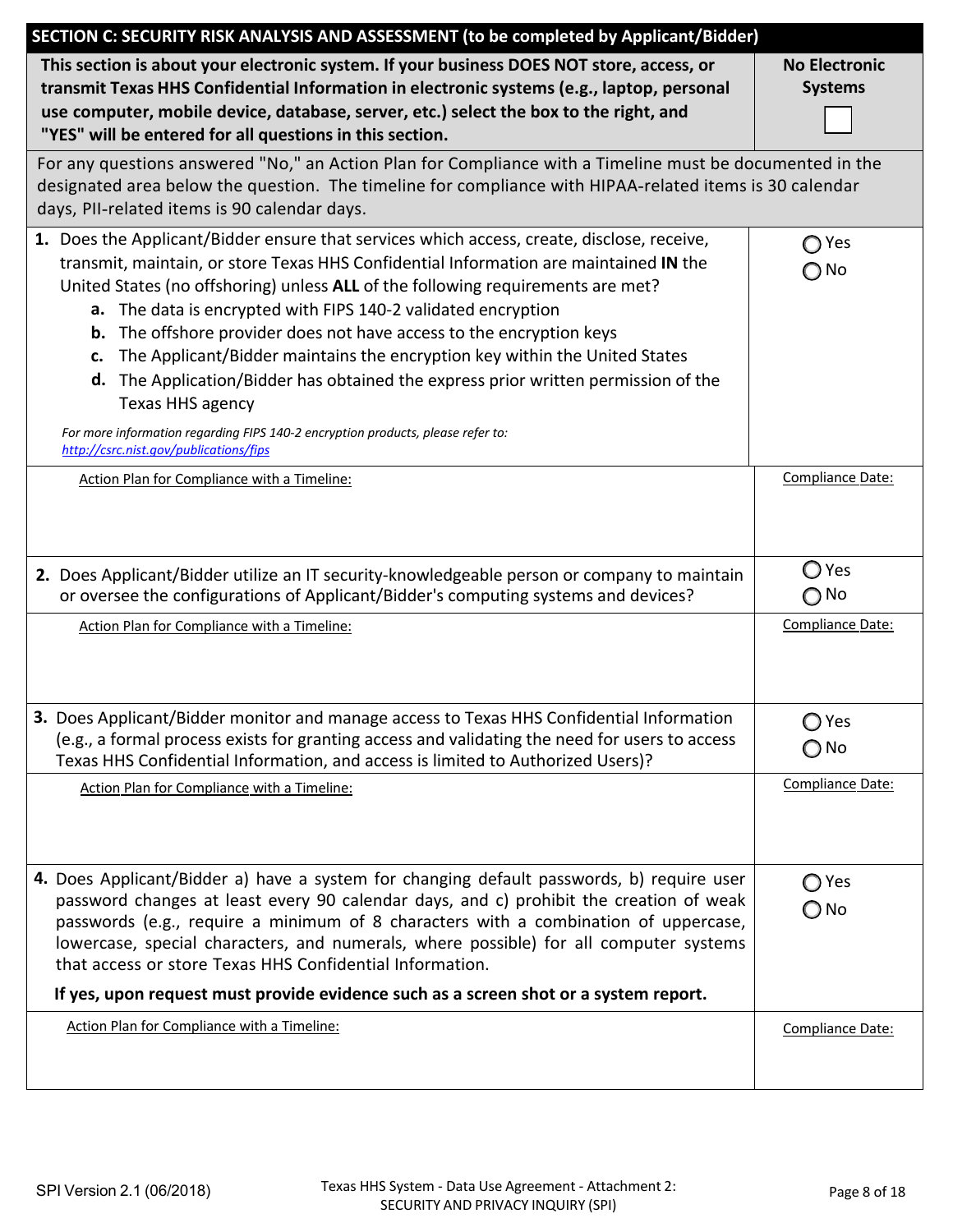| 5. Does each member of Applicant/Bidder's Workforce who will use, disclose, create, receive,<br>transmit or maintain Texas HHS Confidential Information have a unique user name<br>(account) and private password?                                                                                                                                                                                                                                                                                                                                                                                                                                                                                                                                                                                                                                                                             | $\bigcirc$ Yes<br>$\bigcirc$ No |
|------------------------------------------------------------------------------------------------------------------------------------------------------------------------------------------------------------------------------------------------------------------------------------------------------------------------------------------------------------------------------------------------------------------------------------------------------------------------------------------------------------------------------------------------------------------------------------------------------------------------------------------------------------------------------------------------------------------------------------------------------------------------------------------------------------------------------------------------------------------------------------------------|---------------------------------|
| Action Plan for Compliance with a Timeline:                                                                                                                                                                                                                                                                                                                                                                                                                                                                                                                                                                                                                                                                                                                                                                                                                                                    | Compliance Date:                |
| 6. Does Applicant/Bidder lock the password after a certain number of failed attempts and<br>after 15 minutes of user inactivity in all computing devices that access or store Texas<br>HHS Confidential Information?                                                                                                                                                                                                                                                                                                                                                                                                                                                                                                                                                                                                                                                                           | $\bigcirc$ Yes<br>⊝ No          |
| Action Plan for Compliance with a Timeline:                                                                                                                                                                                                                                                                                                                                                                                                                                                                                                                                                                                                                                                                                                                                                                                                                                                    | Compliance Date:                |
| 7. Does Applicant/Bidder secure, manage and encrypt remote access (including wireless<br>access) to computer systems containing Texas HHS Confidential Information? (e.g., a formal<br>process exists for granting access and validating the need for users to remotely access Texas<br>HHS Confidential Information, and remote access is limited to Authorized Users).<br>Encryption is required for all Texas HHS Confidential Information. Additionally, FIPS 140-2 validated encryption is required<br>for Health Insurance Portability and Accountability Act (HIPAA) data, Criminal Justice Information Services (CJIS) data,<br>Internal Revenue Service Federal Tax Information (IRS FTI) data, and Centers for Medicare & Medicaid Services (CMS) data.<br>For more information regarding FIPS 140-2 encryption products, please refer to:<br>http://csrc.nist.gov/publications/fips | Yes<br>⊃ No                     |
| Action Plan for Compliance with a Timeline:                                                                                                                                                                                                                                                                                                                                                                                                                                                                                                                                                                                                                                                                                                                                                                                                                                                    | Compliance Date:                |
| 8. Does Applicant/Bidder implement computer security configurations or settings for all<br>computers and systems that access or store Texas HHS Confidential Information?<br>(e.g., non-essential features or services have been removed or disabled to reduce the<br>threat of breach and to limit exploitation opportunities for hackers or intruders, etc.)                                                                                                                                                                                                                                                                                                                                                                                                                                                                                                                                 | $\bigcirc$ Yes<br>$\bigcirc$ No |
| Action Plan for Compliance with a Timeline:                                                                                                                                                                                                                                                                                                                                                                                                                                                                                                                                                                                                                                                                                                                                                                                                                                                    | Compliance Date:                |
| <b>9.</b> Does Applicant/Bidder secure physical access to computer, paper, or other systems<br>containing Texas HHS Confidential Information from unauthorized personnel and theft<br>(e.g., door locks, cable locks, laptops are stored in the trunk of the car instead of the<br>passenger area, etc.)?                                                                                                                                                                                                                                                                                                                                                                                                                                                                                                                                                                                      | ◯ Yes<br>$\bigcirc$ No          |
| Action Plan for Compliance with a Timeline:                                                                                                                                                                                                                                                                                                                                                                                                                                                                                                                                                                                                                                                                                                                                                                                                                                                    | Compliance Date:                |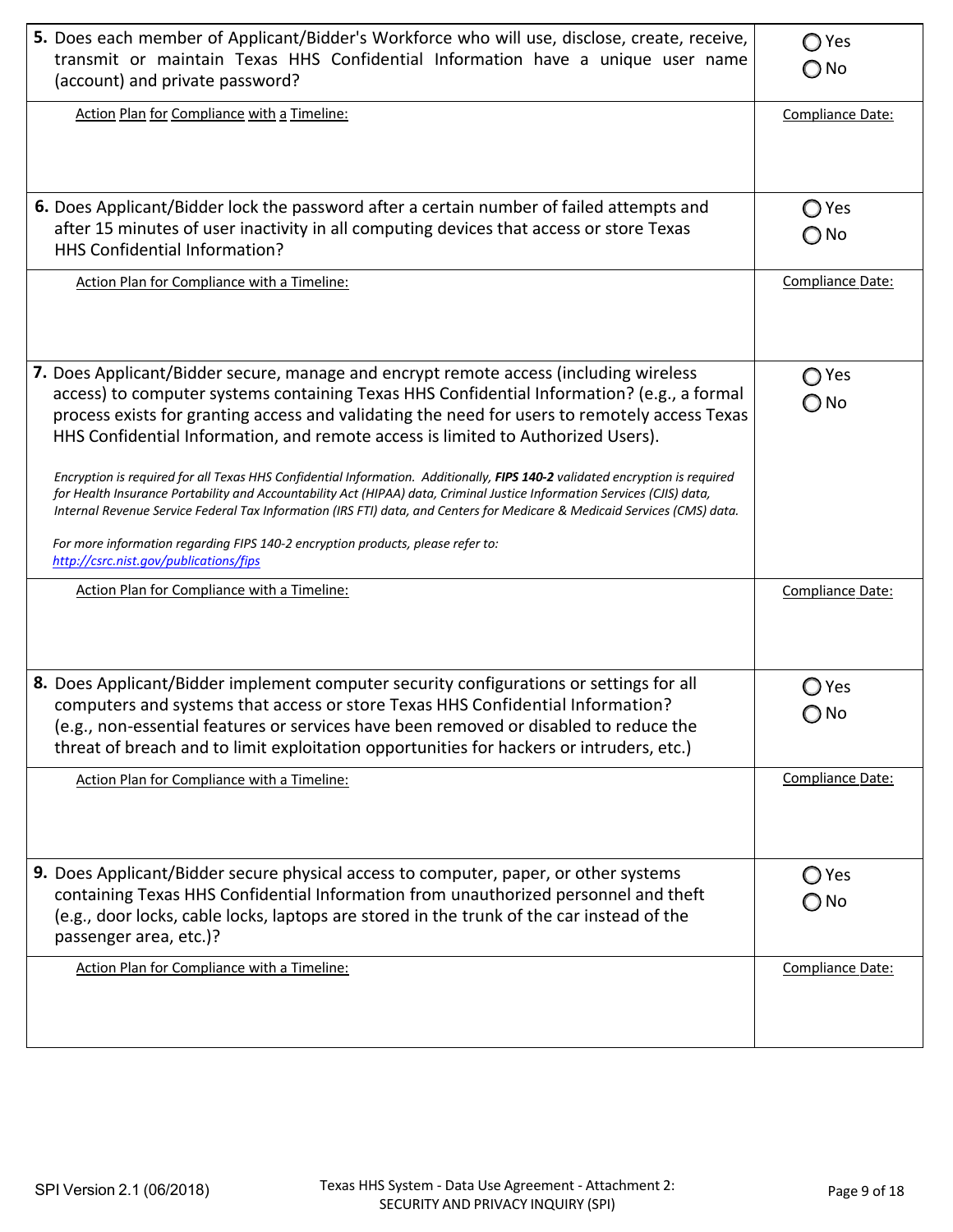| 10. Does Applicant/Bidder use encryption products to protect Texas HHS Confidential<br>Information that is transmitted over a public network (e.g., the Internet, WiFi, etc.)?                                                                                                                                                                                                                                                                                          | $\bigcirc$ Yes<br>◯ No |
|-------------------------------------------------------------------------------------------------------------------------------------------------------------------------------------------------------------------------------------------------------------------------------------------------------------------------------------------------------------------------------------------------------------------------------------------------------------------------|------------------------|
| If yes, upon request must provide evidence such as a screen shot or a system report.<br>Encryption is required for all HHS Confidential Information. Additionally, FIPS 140-2 validated encryption is required for<br>Health Insurance Portability and Accountability Act (HIPAA) data, Criminal Justice Information Services (CJIS) data, Internal<br>Revenue Service Federal Tax Information (IRS FTI) data, and Centers for Medicare & Medicaid Services (CMS) data. |                        |
| For more information regarding FIPS 140-2 encryption products, please refer to:<br>http://csrc.nist.gov/publications/fips                                                                                                                                                                                                                                                                                                                                               |                        |
| Action Plan for Compliance with a Timeline:                                                                                                                                                                                                                                                                                                                                                                                                                             | Compliance Date:       |
| 11. Does Applicant/Bidder use encryption products to protect Texas HHS Confidential<br>Information stored on end user devices (e.g., laptops, USBs, tablets, smartphones, external<br>hard drives, desktops, etc.)?<br>If yes, upon request must provide evidence such as a screen shot or a system report.                                                                                                                                                             | ◯ Yes<br>$\bigcirc$ No |
| Encryption is required for all Texas HHS Confidential Information. Additionally, FIPS 140-2 validated encryption is required<br>for Health Insurance Portability and Accountability Act (HIPAA) data, Criminal Justice Information Services (CJIS) data,<br>Internal Revenue Service Federal Tax Information (IRS FTI) data, and Centers for Medicare & Medicaid Services (CMS) data.                                                                                   |                        |
| For more information regarding FIPS 140-2 encryption products, please refer to:<br>http://csrc.nist.gov/publications/fips                                                                                                                                                                                                                                                                                                                                               |                        |
| Action Plan for Compliance with a Timeline:                                                                                                                                                                                                                                                                                                                                                                                                                             | Compliance Date:       |
| 12. Does Applicant/Bidder require Workforce members to formally acknowledge rules outlining<br>their responsibilities for protecting Texas HHS Confidential Information and associated<br>systems containing HHS Confidential Information before their access is provided?                                                                                                                                                                                              | ◯ Yes<br>O No          |
| Action Plan for Compliance with a Timeline:                                                                                                                                                                                                                                                                                                                                                                                                                             | Compliance Date:       |
| 13. Is Applicant/Bidder willing to perform or submit to a criminal background check on<br><b>Authorized Users?</b>                                                                                                                                                                                                                                                                                                                                                      | Yes<br>No              |
| Action Plan for Compliance with a Timeline:                                                                                                                                                                                                                                                                                                                                                                                                                             | Compliance Date:       |
| <b>14.</b> Does Applicant/Bidder prohibit the access, creation, disclosure, reception, transmission,<br>maintenance, and storage of Texas HHS Confidential Information with a subcontractor<br>(e.g., cloud services, social media, etc.) unless Texas HHS has approved the subcontractor<br>agreement which must include compliance and liability clauses with the same<br>requirements as the Applicant/Bidder?                                                       | ◯ Yes<br>○ No          |
| Action Plan for Compliance with a Timeline:                                                                                                                                                                                                                                                                                                                                                                                                                             | Compliance Date:       |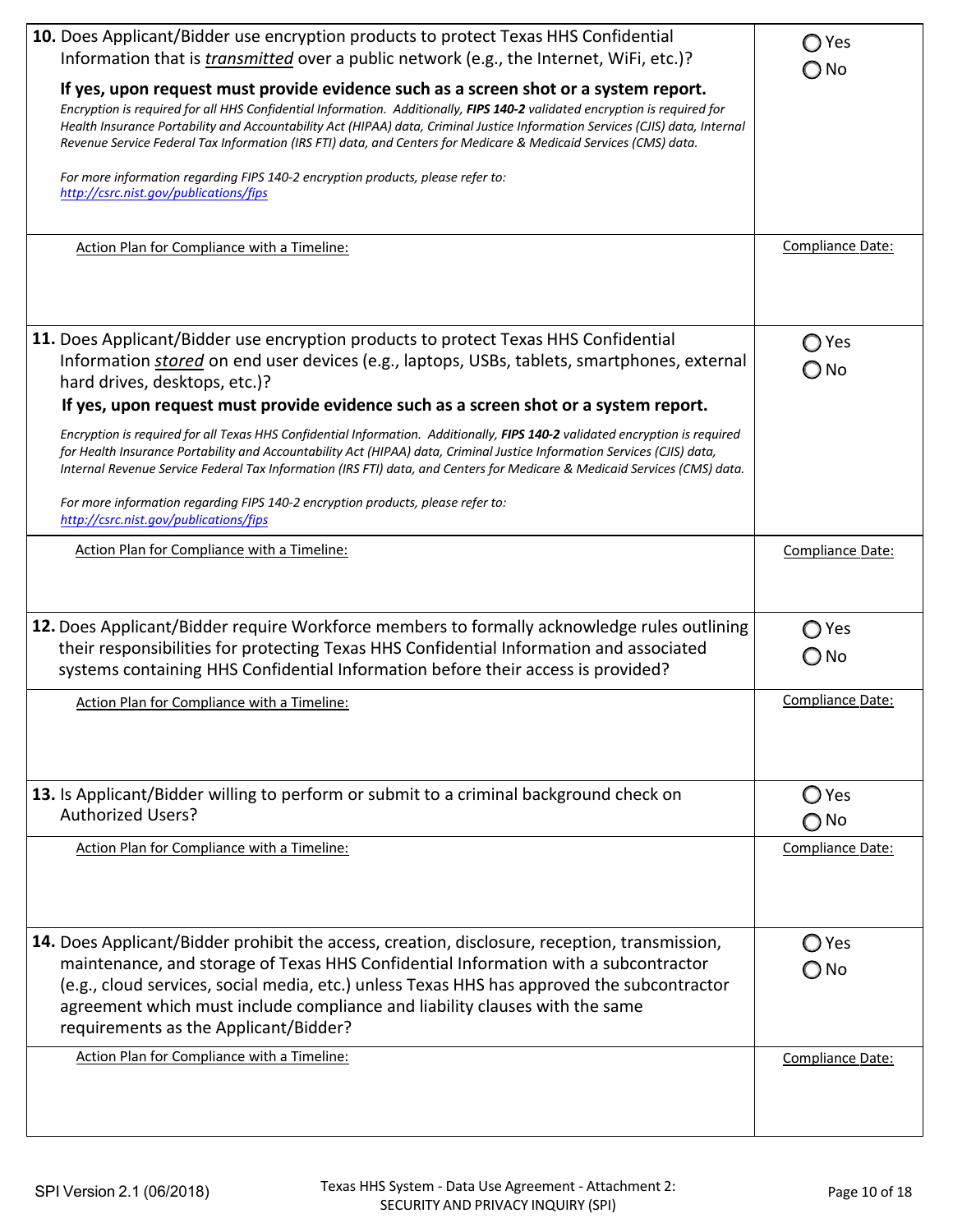| 15. Does Applicant/Bidder keep current on security updates/patches (including firmware,<br>software and applications) for computing systems that use, disclose, access, create,<br>transmit, maintain or store Texas HHS Confidential Information?                                                                                                                                                                                                                                                                                                           | Yes<br>∩<br>$\bigcirc$ No |
|--------------------------------------------------------------------------------------------------------------------------------------------------------------------------------------------------------------------------------------------------------------------------------------------------------------------------------------------------------------------------------------------------------------------------------------------------------------------------------------------------------------------------------------------------------------|---------------------------|
| Action Plan for Compliance with a Timeline:                                                                                                                                                                                                                                                                                                                                                                                                                                                                                                                  | Compliance Date:          |
| 16. Do Applicant/Bidder's computing systems that use, disclose, access, create, transmit,<br>maintain or store Texas HHS Confidential Information contain up-to-date anti-<br>malware and antivirus protection?                                                                                                                                                                                                                                                                                                                                              | ◯ Yes<br>O No             |
| Action Plan for Compliance with a Timeline:                                                                                                                                                                                                                                                                                                                                                                                                                                                                                                                  | Compliance Date:          |
| 17. Does the Applicant/Bidder review system security logs on computing systems that access<br>or store Texas HHS Confidential Information for abnormal activity or security concerns on<br>a regular basis?                                                                                                                                                                                                                                                                                                                                                  | ◯ Yes<br>O No             |
| Action Plan for Compliance with a Timeline:                                                                                                                                                                                                                                                                                                                                                                                                                                                                                                                  | Compliance Date:          |
| 18. Notwithstanding records retention requirements, does Applicant/Bidder's disposal<br>processes for Texas HHS Confidential Information ensure that Texas HHS Confidential<br>Information is destroyed so that it is unreadable or undecipherable?                                                                                                                                                                                                                                                                                                          | Yes<br>∩<br>$\bigcirc$ No |
| Action Plan for Compliance with a Timeline:                                                                                                                                                                                                                                                                                                                                                                                                                                                                                                                  | Compliance Date:          |
| 19. Does the Applicant/Bidder ensure that all public facing websites and mobile<br>applications containing Texas HHS Confidential Information meet security testing<br>standards set forth within the Texas Government Code (TGC), Section 2054.516;<br>including requirements for implementing vulnerability and penetration testing and<br>addressing identified vulnerabilities?<br>For more information regarding TGC, Section 2054.516 DATA SECURITY PLAN FOR ONLINE AND MOBILE<br>APPLICATIONS, please refer to: https://legiscan.com/TX/text/HB8/2017 | ◯ Yes<br>$\bigcirc$ No    |
| Action Plan for Compliance with a Timeline:                                                                                                                                                                                                                                                                                                                                                                                                                                                                                                                  | Compliance Date:          |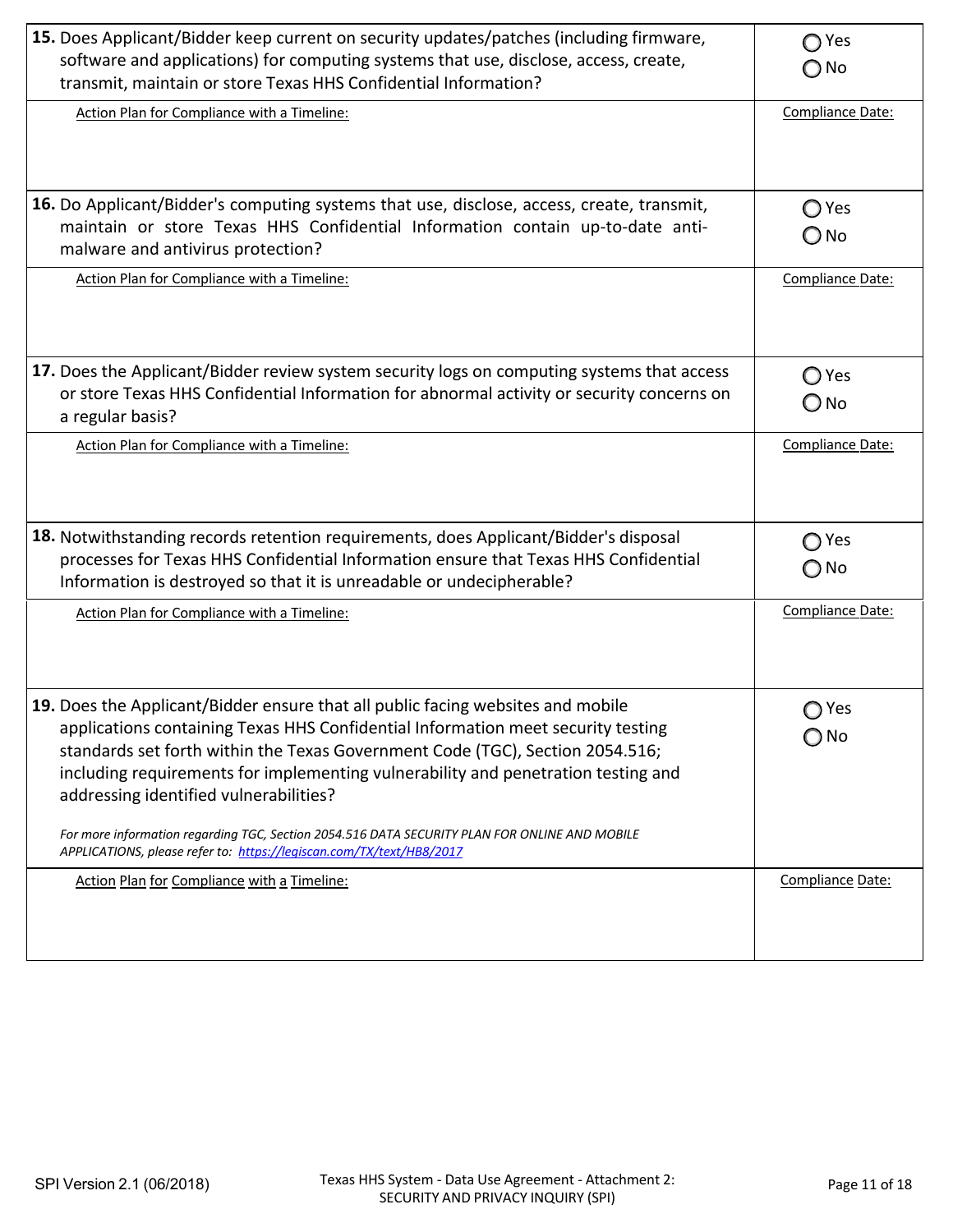| SECTION D: SIGNATURE AND SUBMISSION (to be completed by Applicant/Bidder)                                                                                                                                                     |                                        |                               |  |  |
|-------------------------------------------------------------------------------------------------------------------------------------------------------------------------------------------------------------------------------|----------------------------------------|-------------------------------|--|--|
| Please sign the form digitally, if possible. If you can't, provide a handwritten signature.                                                                                                                                   |                                        |                               |  |  |
| 1. I certify that all of the information provided in this form is truthful and correct to the best of my knowledge.<br>If I learn that any such information was not correct, I agree to notify Texas HHS of this immediately. |                                        |                               |  |  |
| 2. Signature                                                                                                                                                                                                                  | 3. Title                               | 4. Date:                      |  |  |
| To submit the completed, signed form:                                                                                                                                                                                         |                                        |                               |  |  |
| • Email the form as an attachment to the appropriate Texas HHS Contract Manager(s).                                                                                                                                           |                                        |                               |  |  |
|                                                                                                                                                                                                                               |                                        |                               |  |  |
|                                                                                                                                                                                                                               |                                        |                               |  |  |
| Section E: To Be Completed by Texas HHS Agency Staff:<br>Agency(s):                                                                                                                                                           |                                        | Requesting Department(s):     |  |  |
| DFPS:<br>HHSC:                                                                                                                                                                                                                | DSHS:                                  |                               |  |  |
| Legal Entity Tax Identification Number (TIN) (Last four Only):                                                                                                                                                                |                                        | PO/Contract(s) #:             |  |  |
|                                                                                                                                                                                                                               |                                        |                               |  |  |
| <b>Contract Manager:</b>                                                                                                                                                                                                      | <b>Contract Manager Email Address:</b> | Contract Manager Telephone #: |  |  |
| <b>Contract Manager:</b>                                                                                                                                                                                                      | <b>Contract Manager Email Address:</b> | Contract Manager Telephone #: |  |  |
| Contract Manager:                                                                                                                                                                                                             | <b>Contract Manager Email Address:</b> | Contract Manager Telephone #: |  |  |
| <b>Contract Manager:</b>                                                                                                                                                                                                      | <b>Contract Manager Email Address:</b> | Contract Manager Telephone #: |  |  |
| <b>Contract Manager:</b>                                                                                                                                                                                                      | <b>Contract Manager Email Address:</b> | Contract Manager Telephone #: |  |  |
| <b>Contract Manager:</b>                                                                                                                                                                                                      | <b>Contract Manager Email Address:</b> | Contract Manager Telephone #: |  |  |
| <b>Contract Manager:</b>                                                                                                                                                                                                      | <b>Contract Manager Email Address:</b> | Contract Manager Telephone #: |  |  |
| <b>Contract Manager:</b>                                                                                                                                                                                                      | <b>Contract Manager Email Address:</b> | Contract Manager Telephone #: |  |  |
|                                                                                                                                                                                                                               |                                        |                               |  |  |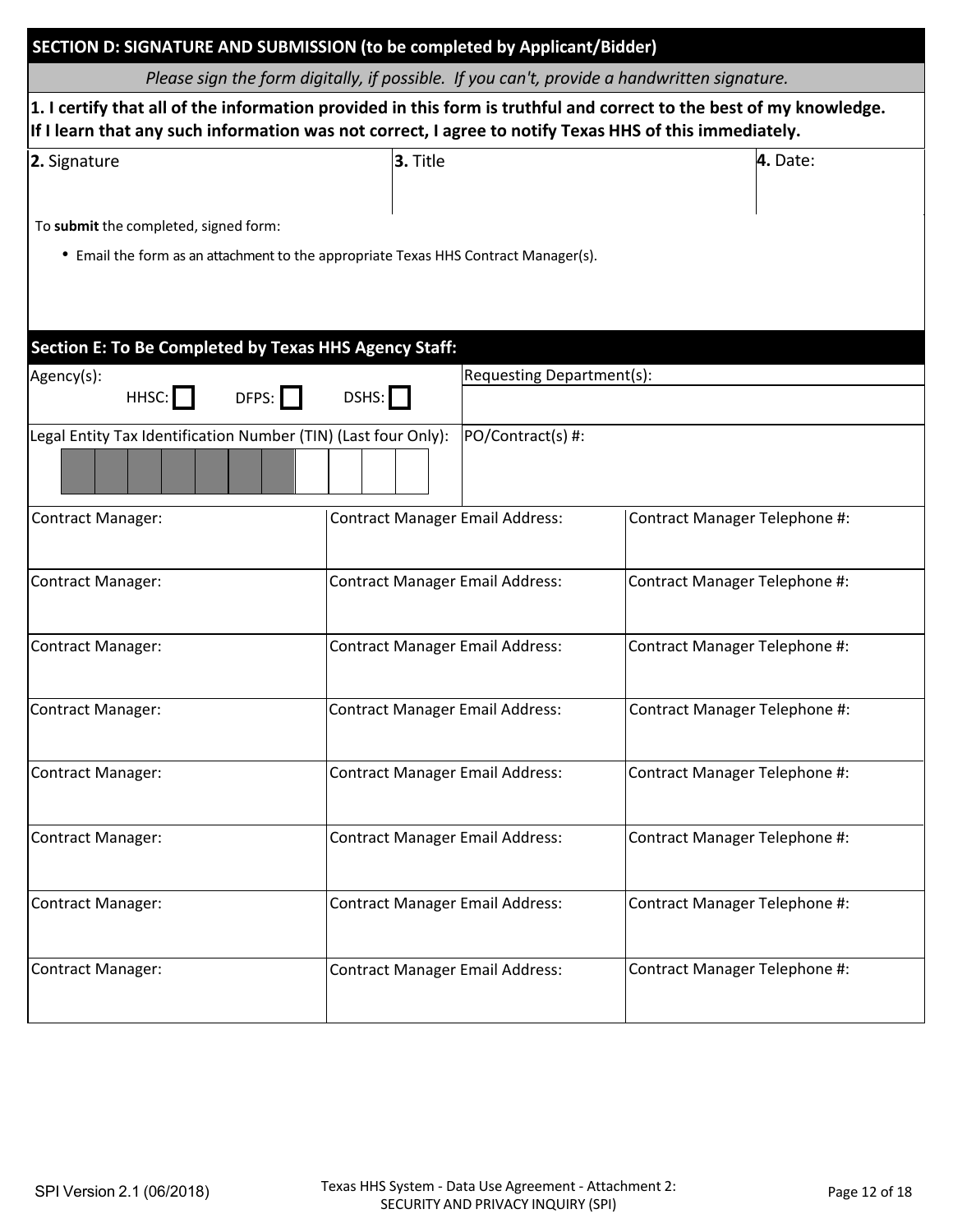# **INSTRUCTIONS FOR COMPLETING THE SECURITY AND PRIVACY INQUIRY (SPI)**

 Below are instructions for Applicants, Bidders and Contractors for Texas Health and Human Services requiring the Attachment 2, Security and Privacy Inguiry (SPI) to the Data Use Agreement (DUA). Instruction item numbers below *correspond to sections on the SPI form.* 

 If you are a bidder for a new procurement/contract, in order to participate in the bidding process, you must have corrected any "No" rescept Abapture to the contract award date. If you are an applicant for an open emolinent, you must have corrected<br>Secures (except A02 and A11) prior to performing any work on bobalf of any Toyas HHS agangy any "No" answers (except A9a and A11) prior to performing any work on behalf of any Texas HHS agency. responses (except A9a) prior to the contract award date. If you are an applicant for an open enrollment, you must have corrected

 For any questions answered "No" (except A9a and A11), an *Action Plan for Compliance with a Timeline* must be documented in the designated area below the question. The timeline for compliance with HIPAA-related requirements for safeguarding Protected Health Information is 30 calendar days from the date this form is signed. Compliance with requirements related to other types of Confidential Information must be confirmed within 90 calendar days from the date the form is signed.

### **SECTION A. APPLICANT /BIDDER INFORMATION**

Item #1. Only contractors that access, transmit, store, and/or maintain Texas HHS Confidential Information will *complete and email thi s form as an attachment to the appropriate Texas HHS Contract Manager.*

Item #2. Entity or Applicant/Bidder Legal Name. Provide the legal name of the business (the name used for legal purposes, like filing a federal or state tax form on behalf of the business, and is not a trade or assumed named "dba"), the legal tax identification number (last four numbers only) of the entity or applicant/bidder, the address of the corporate or main branch of the business, the telephone number where the business can be contacted regarding questions related to the information on *this form and the website of the business, if a website exists.*

*Item #3. Number of Employees, at all locations, in Applicant/Bidder's workforce. Provide the total number of* individuals, including volunteers, subcontractors, trainees, and other persons who work for the business. If you are the *only employee, please answer "1."*

Item #4. Number of Subcontractors. Provide the total number of subcontractors working for the business. If you have *none, please answer "0" zero.*

Item #5. Number of unduplicated individuals for whom Applicant/Bidder reasonably expects to handle HHS Confidential Information during one year. Select the radio button that corresponds with the number of clients/consumers for whom you expect to handle Texas HHS Confidential Information during a year. Only count clients/consumers once, no matter how many  *direct services the client receives during a year.*

Item #5. Name of Information Technology Security Official and Name of Privacy Official for Applicant/Bidder. As with all other fields on the SPI, this is a required field. This may be the same person and the owner of the business if such person has the security and privacy knowledge that is required to implement the requirements of the DUA and respond to questions related to the SPI. In 4.A. provide the name, address, telephone number, and email address of the person whom you have designated to answer any security questions found in Section C and in 4.B. provide this information for the person whom you have designated as the person to answer any privacy questions found in Section B. The business may contract out for this expertise; however, designated individual(s) must have knowledge of the business's devices, systems and methods for use, disclosure, creation, receipt, transmission and maintenance of Texas HHS Confidential Information and be willing to be the point of contact for privacy and *security questions.*

Item #6. Type(s) of HHS Confidential Information the Entity or Applicant/Bidder Will Create, Receive, Maintain, Use, Disclose or Have Access to: Provide a complete listing of all Texas HHS Confidential Information that the Contractor will create, receive, maintain, use, disclose or have access to. The DUA section Article 2, Definitions, defines Texas HHS Confidential Information as:

*"Confidential Information" means any communication or record (whether oral, written, electronically stored or transmitted,* or in any other form) provided to or made available to CONTRACTOR or that CONTRACTOR may create, receive, maintain, use, disclose or have access to on behalf of Texas HHS that consists of or includes any or all of the following:

 *(1) Client Information; (2) Protected Health Information in any form including without limitation, Electronic Protected Health Information or Unsecured Protected Health Information; (3) Sensitive Personal Information defined by Texas Business and Commerce Code Ch. 521;*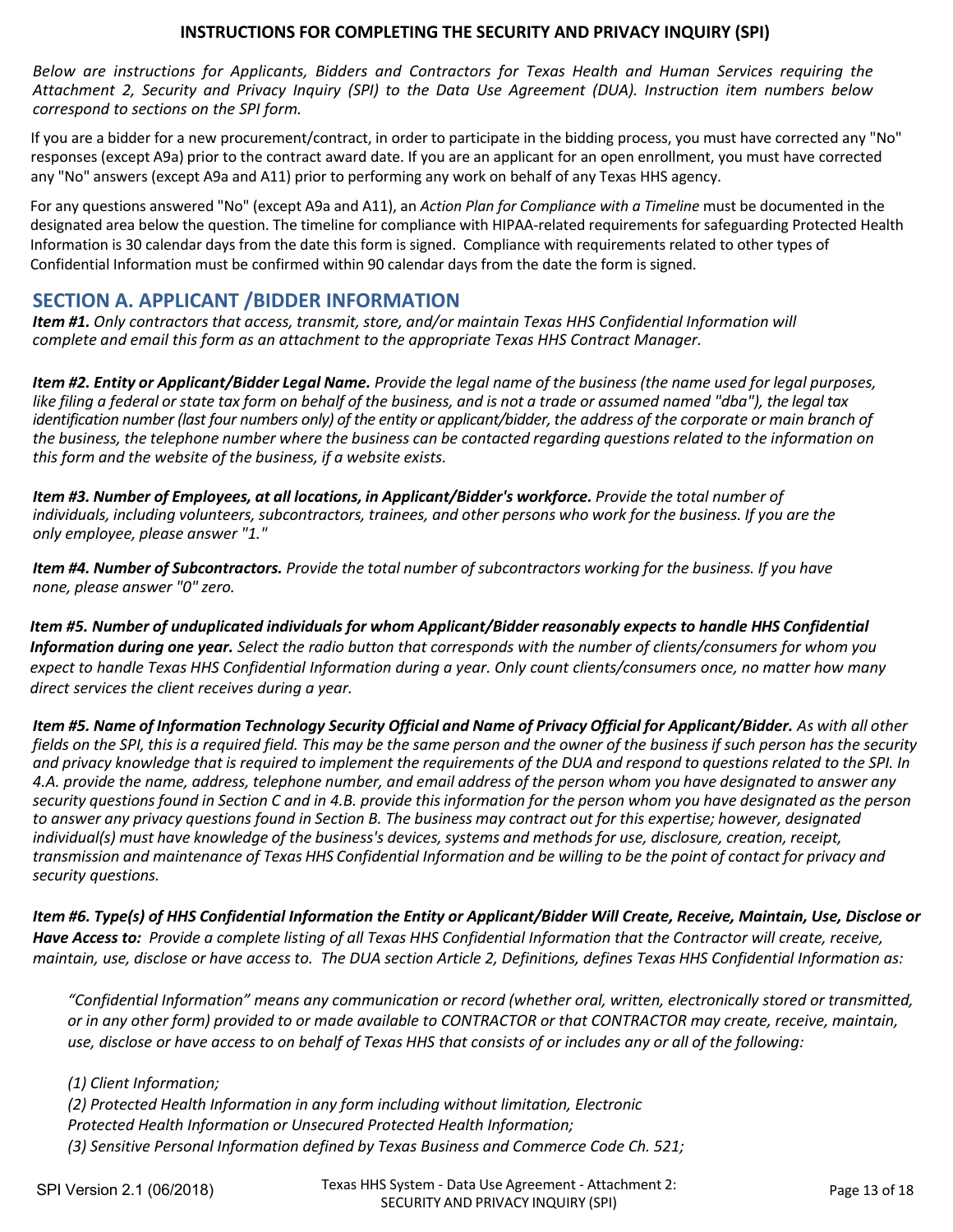*(4) Federal Tax Information;*

 *(5) Personally Identifiable Information;*

 *(6) Social Security Administration Data, including, without limitation, Medicaid information; (7) All privileged work product;*

(8) All information designated as confidential under the constitution and laws of the State of Texas and of the United States, including the Texas Health & Safety Code and the Texas Public  *Information Act, Texas Government Code, Chapter 552.*

Definitions for the following types of confidential information can be found the following sites:

- *• Health Insurance Portability and Accountability Act (HIPAA) ‐ http://www.hhs.gov/hipaa/index.html*
- · Criminal Justice Information Services (CJIS) https://www.fbi.gov/services/cjis/cjis-security-policy-resource-center
- *• Internal Revenue Service Federal Tax Information (IRS FTI) ‐ https://www.irs.gov/pub/irs‐pdf/p1075.pdf*
- Centers for Medicare & Medicaid Services (CMS) https://www.cms.gov/Regulations-and-Guidance/Regulations-and-*Guidance.html*
- *• Social Security Administration (SSA) ‐ https://www.ssa.gov/regulations/*
- *• Personally Identifiable Information (PII) ‐ http://csrc.nist.gov/publications/nistpubs/800‐122/sp800‐122.pdf*

Item #7. Number of Storage devices for Texas HHS Confidential Information. The total number of devices is automatically calculated by exiting the fields in lines a - d. Use the <Tab> key when exiting the field to prompt  *calculation, if it doesn't otherwise sum correctly.* information designated as confidential under the constitution and laws of the State of<br>and of the United States, including the Texas Health & Safety Code and the Texas Public<br>ation Act, Texas Government Code, Chapter 552.<br>

- . Item 7a. Devices. Provide the number of personal user computers, devices, and drives (including mobile devices, laptops, USB drives, and external drives) on which your business stores or will store Texas HHS *Confidential Information.*
- . Item 7b. Servers. Provide the number of servers not housed in a data center or "in the cloud," on which Texas HHS Confidential Information is stored or will be stored. A server is a dedicated computer that provides data or services to other computers. It may provide services or data to systems on a local area network (LAN) or a wide area network (WAN) over the  *Internet. If none, answer "0" (zero).*
- . Item 7c. Cloud Services. Provide the number of cloud services to which Texas HHS Confidential Information is stored. Cloud Services involve using a network of remote servers hosted on the Internet to store, manage, and process data, rather than  *on a local server or a personal computer. If none, answer "0" (zero.)*
- Item 7d. Data Centers. Provide the number of data centers in which you store Texas HHS Confidential Information. A Data Center is a centralized repository, either physical or virtual, for the storage, management, and<br>dissemination of data and information organized around a particular body of knowledge or pertaini dissemination of data and information organized around a particular body of knowledge or pertaining to a  *particular business. If none, answer "0" (zero).*

Item #8. Number of unduplicated individuals for whom the Applicant/Bidder reasonably expects to handle Texas HHS Confidential Information during one year. Select the radio button that corresponds with the number of clients/consumers for whom you expect to handle Confidential Information during a year. Only count clients/consumers once, no matter how many  *direct services the client receives during a year.*

#### *Item #9. HIPAA Business Associate Agreement*.

- Item #9a. Answer "Yes" if your business will use, disclose, create, receive, transmit, or store information relating to a client/consumer's healthcare on behalf of the Department of State Health Services, the Department of Disability and Aging Services, or the Health and Human Services Commission for treatment, payment, or operation of Medicaid or Medicaid clients. If your contract does not include HIPAA covered information, respond "no." If "no," a compliance plan is not required.
- Item #9b. Answer "Yes" if your business has a notice of privacy practices (a document that explains how you protect and use a client/consumer's healthcare information) displayed either on a website (if one exists for your business) or in your place of business (if that location is open to clients/consumers or the public). If your contract does not include HIPAA  *covered information, respond "N/A."*

**Item #10. Subcontractors**. If your business responded "0" to question 4 (number of subcontractors), Answer "N/A" to Items 10a  *and 10b to indicate not applicable.*

- Item #10a. Answer "Yes" if your business requires that all subcontractors sign Attachment 1 of the DUA.
- . Item #10b. Answer "Yes" if your business obtains Texas HHS approval before permitting subcontractors to handle Texas HHS  *Confidential Information on your business's behalf.*

Item #11. Optional Insurance. Answer "yes" if applicant has optional insurance in place to provide coverage for a Breach or any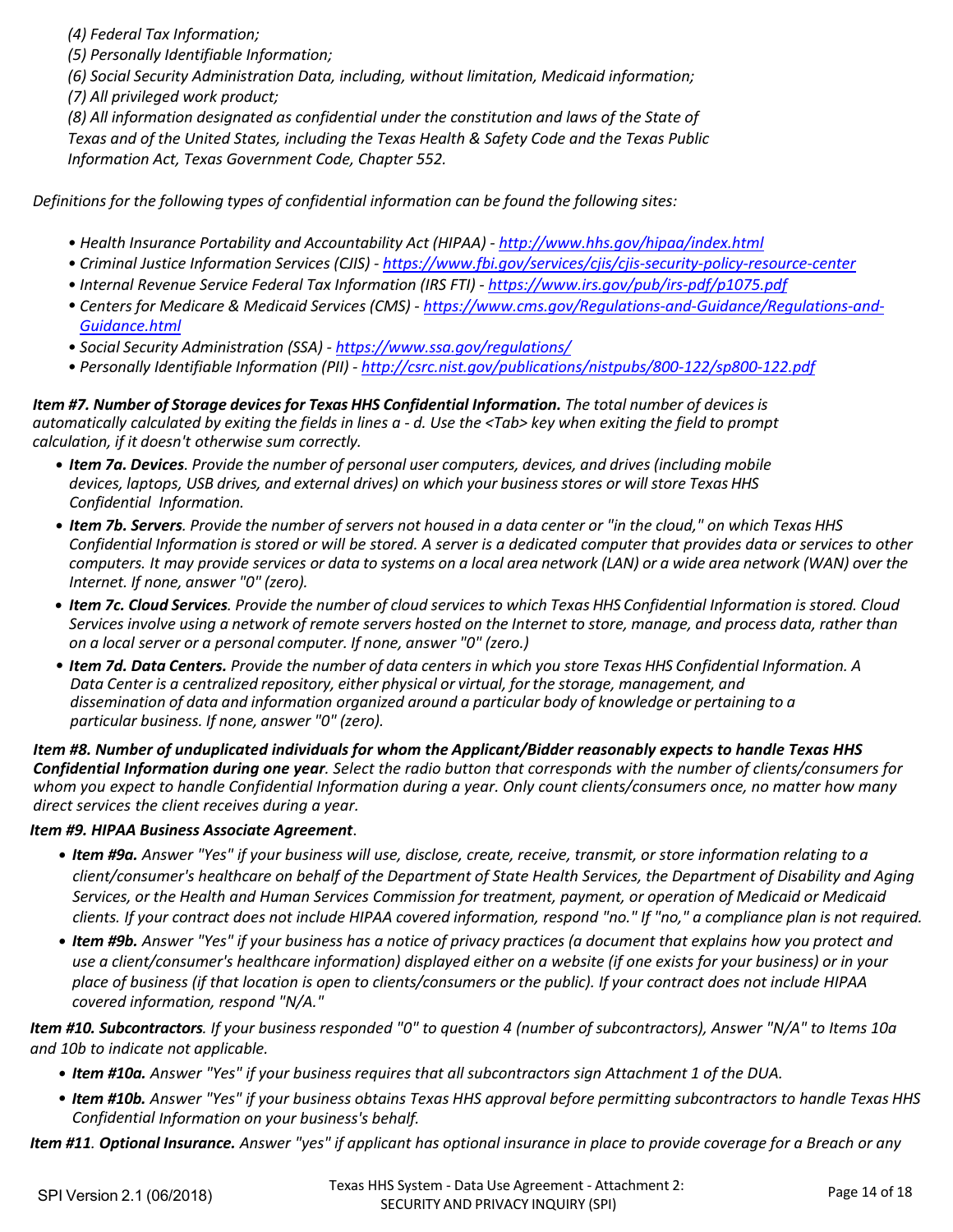*other situations listed in this question. If you are not required to have this optional coverage, answer "N/A" A compliance plan is not required.*

### **SECTION B. PRIVACY RISK ANALYSIS AND ASSESSMENT**

 Reasonable and appropriate written Privacy and Security policies and procedures are required, even for sole proprietors who are the only employee, to demonstrate how your business will safeguard Texas HHS Confidential Information and respond in the event of a Breach of Texas HHS Confidential Information. To ensure that your business is prepared, all of the items below must be addressed in your written Privacy and Security policies and procedures.

 **Item #1.** Answer "Yes" if you have written policies in place for each of the areas (a‐o).

- subcontractors, who are authorized to use Texas HHS Confidential Information. The policies and procedures should also  identify the reason why these Authorized Users need to access the Texas HHS Confidential Information and this reason must align with the Authorized Purpose described in the Scope of Work or description of services in the Base Contract with the Texas HHS agency. **• Item #1a.** Answer "yes" if your business has written policies and procedures that identify everyone, including
- **• Item #1b.** Answer "Yes" if your business has written policies and procedures that require your employees (including  of HIPAA, if applicable, and other confidentiality laws as they relate to your handling of Texas HHS Confidential Information. Refer to the laws and rules that apply, including those referenced in the DUA and Scope of Work or description of services in the Base Contract. yourself), your volunteers, your trainees, and any other persons whose work you direct, to comply with the requirements
- **• Item #1c.** Answer "Yes" if your business has written policies and procedures that limit the Texas HHS Confidential Information you disclose to the minimum necessary for your workforce and subcontractors (if applicable) to perform the  obligations described in the Scope of Work or service description in the Base Contract. (e.g., if a client/consumer's Social Security Number is not required for a workforce member to perform the obligations described in the Scope of Work or service description in the Base Contract, then the Social Security Number will not be given to them.) If you are the only employee for your business, policies and procedures must not include a request for, or use of, Texas HHS Confidential Information that is not required for performance of the services.
- **• Item #1d.** Answer "Yes" if your business has written policies and procedures that explain how your business would respond to an actual or suspected breach of Texas HHS Confidential Information. The written policies and procedures, at a minimum, must include the three items below. If any response to the three items below are no, answer "no."
	- ○ **Item #1di.** Answer "Yes" if your business has written policies and procedures that require your business to immediately notify Texas HHS, the Texas HHS Agency, regulatory authorities, or other required Individuals or  Authorities of a Breach as described in Article 4, Section 4 of the DUA. Refer to <u>Article 4, Section 4.01:</u> And the set of the set of the set of the set of the set of the set of the set of the set of the set of the set of the set of the set of the set of the set of the set of the set of the se

Initial Notice of Breach must be provided in accordance with Texas HHS and DUA requirements with as much information as possible about the Event/Breach and a name and contact who will serve as the single point of contact with HHS both on and off business hours. Time frames related to Initial Notice include:

- · within one hour of Discovery of an Event or Breach of Federal Tax Information, Social Security Administration  *Data, or Medicaid Client Information*
- within 24 hours of all other types of Texas HHS Confidential Information 48-hour Formal Notice must be provided no later than 48 hours after Discovery for protected health information, sensitive personal information or other non-public information and must include applicable information as referenced in Section 4.01 (C) 2. of the DUA.
- **○ Item #1dii.** Answer "Yes" if your business has written policies and procedures require you to have and follow a  written breach response plan as described in Article 4 Section 4.02 of the DUA.
- **○ Item #1diii.** Answer "Yes" if your business has written policies and procedures require you to notify Reporting Authorities and Individuals whose Texas HHS Confidential Information has been breached as described in Article 4 Section 4.03 of the DUA.
- **• Item #1e.** Answer "Yes" if your business has written policies and procedures requiring annual training of your entire workforce on matters related to confidentiality, privacy, and security, stressing the importance of promptly reporting any  Event or Breach, outlines the process that you will use to require attendance and track completion for employees who failed to complete annual training.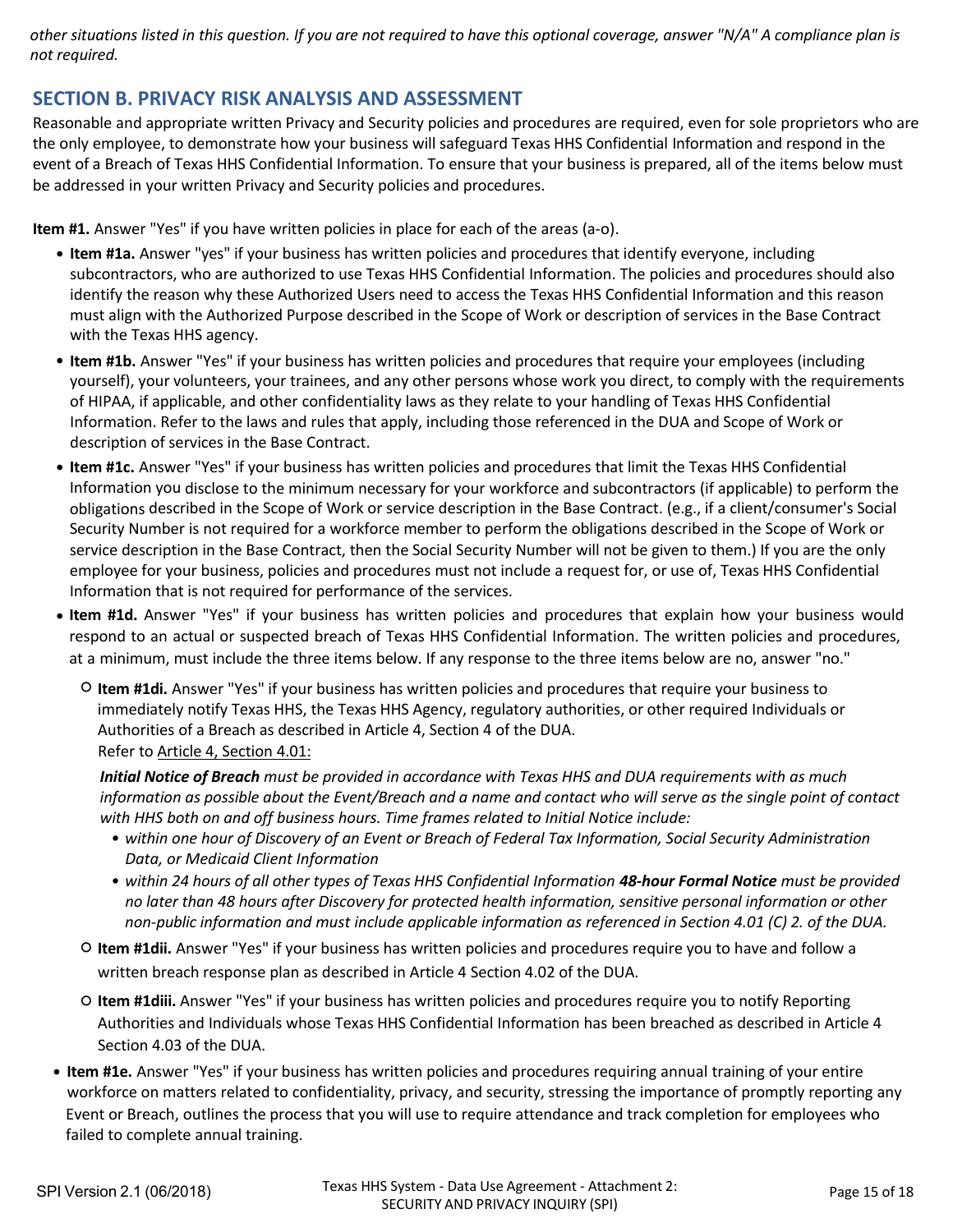- **• Item #1f.** Answer "Yes" if your business has written policies and procedures requiring you to allow individuals (clients/consumers) to access their individual record of Texas HHS Confidential Information, and allow them to amend or correct that information, if applicable.
- **• Item #1g.** Answer "Yes" if your business has written policies and procedures restricting access to Texas HHS Confidential Information to only persons who have been authorized and trained on how to handle Texas HHS Confidential Information
- **• Item #1h.** Answer "Yes" if your business has written policies and procedures requiring sanctioning of any subcontractor, employee, trainee, volunteer, or anyone whose work you direct when they have accessed Texas HHS Confidential Information but are not authorized to do so, and that you have a method of proving that you have sanctioned such an individuals. If you are the only employee, you must demonstrate how you will document the noncompliance, update policies and procedures if needed, and seek additional training or education to prevent future occurrences.
- **• Item #1i.** Answer "Yes" if your business has written policies and procedures requiring you to update your policies within 60 days after you have made changes to how you use or disclose Texas HHS Confidential Information.
- **• Item #1j.** Answer "Yes" if your business has written policies and procedures requiring you to restrict attempts to take de‐identified data and re‐identify it or restrict any subcontractor, employee, trainee, volunteer, or anyone whose work you direct, from contacting any individuals for whom you have Texas HHS Confidential Information except to perform obligations under the contract, or with written permission from Texas HHS.
- **• Item #1k.** Answer "Yes" if your business has written policies and procedures prohibiting you from using, disclosing, creating, maintaining, storing or transmitting Texas HHS Confidential Information outside of the United States.
- **• Item #1l.** Answer "Yes" if your business has written policies and procedures requiring your business to cooperate with HHS agencies or federal regulatory entities for inspections, audits, or investigations related to compliance with the DUA or applicable law.
- **• Item #1m.** Answer "Yes" if your business has written policies and procedures requiring your business to use appropriate standards and methods to destroy or dispose of Texas HHS Confidential Information. Policies and procedures should comply with Texas HHS requirements for retention of records and methods of disposal.
- **• Item #1n.** Answer "Yes" if your business has written policies and procedures prohibiting the publication of the work you created or performed on behalf of Texas HHS pursuant to the DUA, or other Texas HHS Confidential Information, without express prior written approval of the HHS agency.

 **Item #2.** Answer "Yes" if your business has a current training program that meets the requirements specified in the SPI for you, your employees, your subcontractors, your volunteers, your trainees, and any other persons under you direct supervision.

 **Item #3.** Answer "Yes" if your business has privacy safeguards to protect Texas HHS Confidential Information as described in the SPI.

 **Item #4.** Answer "Yes" if your business maintains current lists of persons in your workforce, including subcontractors (if applicable), who are authorized to access Texas HHS Confidential Information. If you are the only person with access to Texas HHS Confidential Information, please answer "yes."

 **Item #5.** Answer "Yes" if your business and subcontractors (if applicable) monitor for and remove from the list of Authorized Users, members of the workforce who are terminated or are no longer authorized to handle Texas HHS Confidential Information. If you are the only one with access to Texas HHS Confidential Information, please answer "Yes."

## **SECTION C. SECURITY RISK ANALYSIS AND ASSESSMENT**

 This section is about your electronic systems. If you DO NOT store Texas HHS Confidential Information in electronic systems (e.g., laptop, personal computer, mobile device, database, server, etc.), select the "No Electronic Systems" box and respond "Yes" for all questions in this section.

 **Item #1.** Answer "Yes" if your business does not "offshore" or use, disclose, create, receive, transmit or maintain Texas HHS Confidential Information outside of the United States. If you are not certain, contact your provider of technology services (application, cloud, data center, network, etc.) and request confirmation that they do not off‐ shore their data.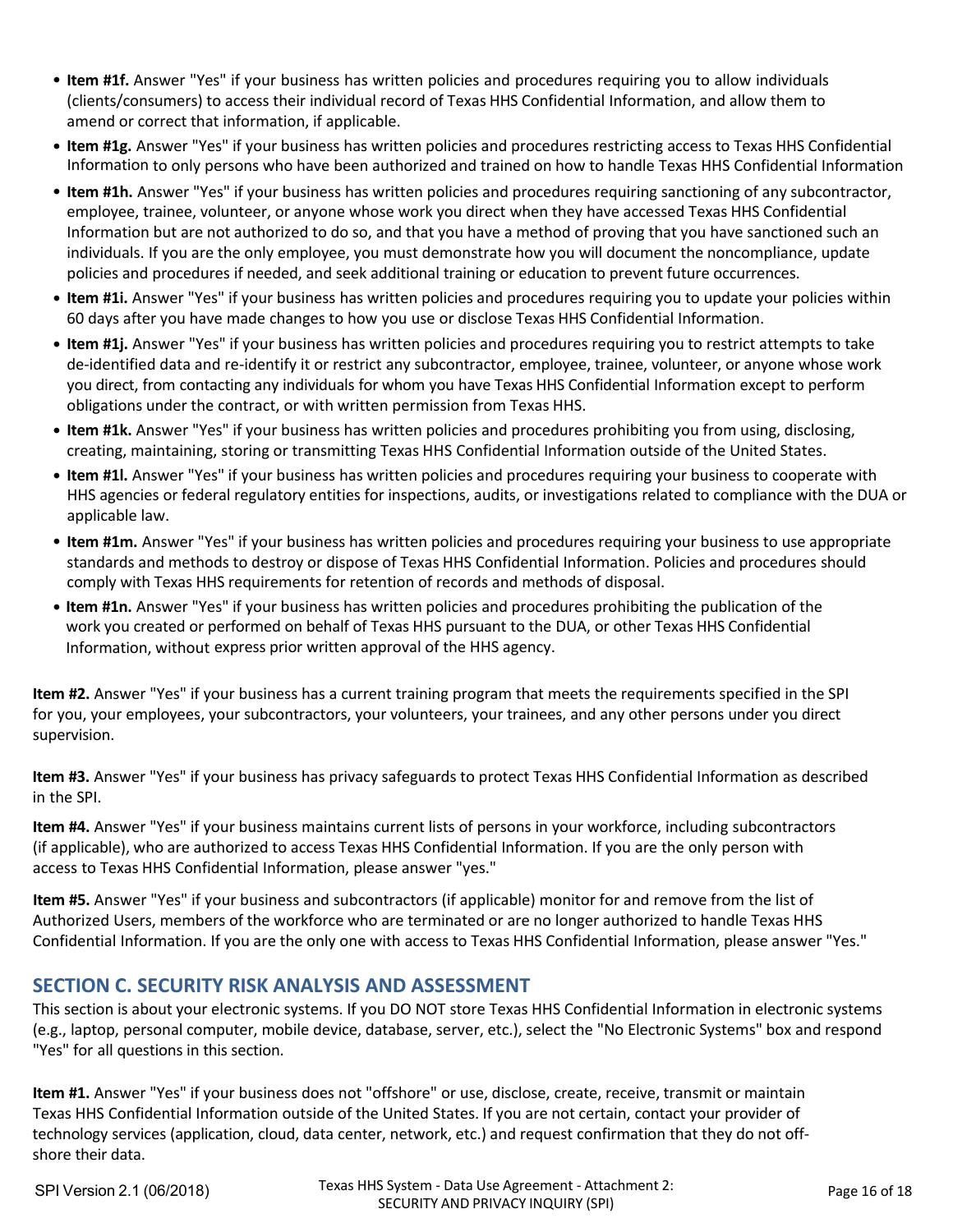**Item #2.** Answer "Yes" if your business uses a person or company who is knowledgeable in IT security to maintain or oversee the configurations of your business's computing systems and devices. You may be that person, or you may hire someone who can provide that service for you.

 **Item #3.** Answer "Yes" if your business monitors and manages access to Texas HHS Confidential Information (i.e., reviews systems to ensure that access is limited to Authorized Users; has formal processes for granting, validating, and reviews the need for remote access to Authorized Users to Texas HHS Confidential Information, etc.). If you are the only employee, answer "Yes" if you have implemented a process to periodically evaluate the need for accessing Texas HHS Confidential Information to fulfill your Authorized Purposes.

 **Item #4.** Answer "Yes" if your business has implemented a system for changing the password a system initially assigns to the user (also known as the default password), and requires users to change their passwords at least every 90 days, and prohibits the creation of weak passwords for all computer systems that access or store Texas HHS Confidential Information (e.g., a strong password has a minimum of 8 characters with a combination of uppercase, lowercase, special characters, and numbers, where possible). If your business uses a Microsoft Windows system, refer to the Microsoft website on how to do this, see example: *https://docs.microsoft.com/en-us/windows/security/threat-protection/security-policy-settings/password-policy*

 **Item #5.** Answer "Yes" if your business assigns a unique user name and private password to each of your employees, your subcontractors, your volunteers, your trainees and any other persons under your direct control who will use, disclose, create, receive, transmit or maintain Texas HHS Confidential Information.

 **Item #6.** Answer "Yes" if your business locks the access after a certain number of failed attempts to login and after 15 minutes of user inactivity on all computing devices that access or store Texas HHS Confidential Information. If your business uses a Microsoft Windows system, refer to the Microsoft website on how to do this, see example: *https://docs.microsoft.com/en-us/windows/security/threat-protection/security-policy-settings/account-lockout-policy*

 Network (VPN) software on your home computer to access Texas HHS Confidential Information that resides on a computer system at a business location or, if you use wireless, ensuring that the wireless is secured using a of the state of the complete the state of the state of the state of the state of the state of the state of the<br>And code. If you do not access systems remotely or over wireless, answer "Ves." password code. If you do not access systems remotely or over wireless, answer "Yes." **Item #7.** Answer "Yes" if your business secures, manages, and encrypts remote access, such as: using Virtual Private

 systems that access or store Texas HHS Confidential Information to prevent hacking or breaches (e.g., non‐essential features or services have been removed or disabled to reduce the threat of breach and to limit opportunities for hackers or intruders to access your system). For example, Microsoft's Windows security checklist: *https://docs.microsoft.com/en-us/windows/security/threat-protection/security-policy-settings/how-to-configure-security-policy-settings* **Item #8.** Answer "Yes" if your business updates the computer security settings for all your computers and electronic

Confidential Information from unauthorized personnel and theft (e.g., door locks, cable locks, laptops are stored in the trunk of the car instead of the passenger area, etc.). If you are the only employee and use these practices for your business, answer "Yes." **Item #9.** Answer "Yes" if your business secures physical access to computer, paper, or other systems containing Texas HHS

 **Item #10.** Answer "Yes" if your business uses encryption products to protect Texas HHS Confidential Information that is rransmitted over a pashe network (e.g.), the internet, while encryption is required on a computer system that is physically or<br>electronically accessible to the public (FIPS 140-2 validated encryption is required for Health Accountability Act (HIPAA) data, Criminal Justice Information Services (CJIS) data, Internal Revenue Service Federal Tax only net (impropriate, communisties mormation services (chs) data, internatinevenue service reacturius.<br>Sp. (IDC ETI) data, and Contors for Modicare & Modicaid Corvices (CMC) data ). For more information regarding EID Information (IRS FTI) data, and Centers for Medicare & Medicaid Services (CMS) data.) For more information regarding FIPS<br>140.2 onstuntion products, please refer to: http://ssrs.pist.gov/publications/fins) 140‐2 encryption products, please refer to: *http://csrc.nist.gov/publications/fips*). transmitted over a public network (e.g., the Internet, WIFI, etc.) or that is stored on a computer system that is physically or

 **Item #11.** Answer "Yes" if your business stores Texas HHS Confidential Information on encrypted end‐user electronic devices  (e.g., laptops, USBs, tablets, smartphones, external hard drives, desktops, etc.) and can produce evidence of the encryption, such as, a screen shot or a system report (FIPS 140-2 encryption is required for Health Insurance Portability and Accountability<br>And (UPSA) data Circuity bill alterate Caucation County CUC) data the pool Reports Curricular Act (HIPAA) data, Criminal Justice Information Services (CJIS) data, Internal Revenue Service Federal Tax Information (IRS FTI) data, and Centers for Medicare & Medicaid Services (CMS) data). For more information regarding FIPS 140‐2 validated encryption products, please refer to: *http://csrc.nist.gov/publications/fips*). If you do not utilize end‐user electronic devices for storing Texas HHS Confidential Information, answer "Yes."